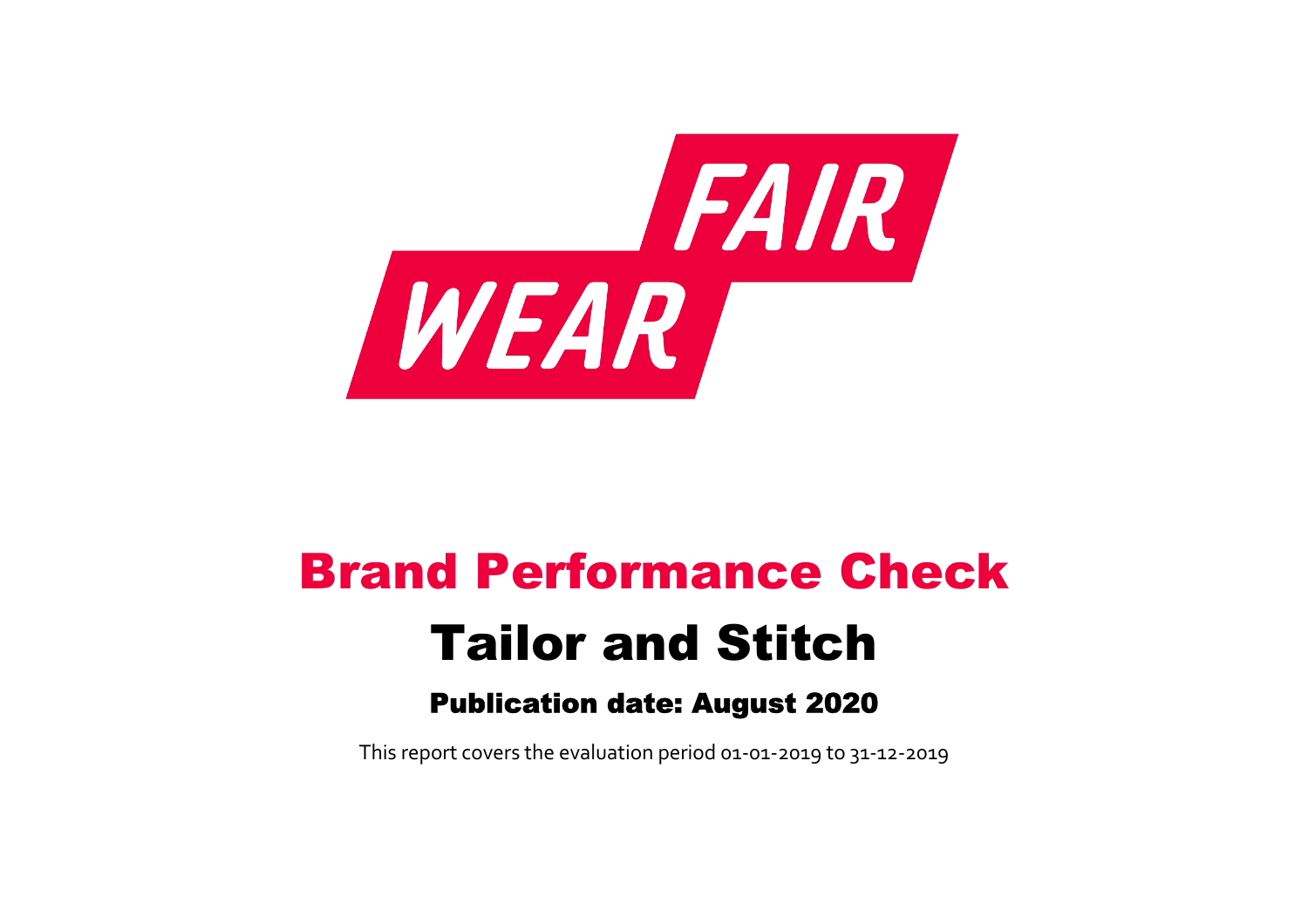## About the Brand Performance Check

Fair Wear Foundation (Fair Wear) believes that improving conditions for apparel product location workers requires change at many levels. Traditional efforts to improve conditions focus primarily on the product location. Fair Wear, however, believes that the management decisions of clothing brands have an enormous influence for good or ill on product location conditions.

Fair Wear's Brand Performance Check is a tool to evaluate and report on the activities of Fair Wear's member companies. The Checks examine how member company management systems support Fair Wear's Code of Labour Practices. They evaluate the parts of member company supply chains where clothing is assembled. This is the most labour intensive part of garment supply chains, and where brands can have the most influence over working conditions.

In most apparel supply chains, clothing brands do not own product locations, and most product locations work for many different brands. This means that in most cases Fair Wear member companies have influence, but not direct control, over working conditions. As a result, the Brand Performance Checks focus primarily on verifying the efforts of member companies. Outcomes at the product location level are assessed via audits and complaint reports, however the complexity of the supply chains means that even the best efforts of Fair Wear member companies cannot guarantee results.

Even if outcomes at the product location level cannot be guaranteed, the importance of good management practices by member companies cannot be understated. Even one concerned customer at a product location can have significant positive impacts on a range of issues like health and safety conditions or freedom of association. And if one customer at a product location can demonstrate that improvements are possible, other customers no longer have an excuse not to act. The development and sharing of these types of best practices has long been a core part of Fair Wear's work.

The Brand Performance Check system is designed to accommodate the range of structures and strengths that different companies have, and reflects the different ways that brands can support better working conditions.

This report is based on interviews with member company employees who play important roles in the management of supply chains, and a variety of documentation sources, financial records, supplier data. The findings from the Brand Performance Check are summarized and published at [www.fairwear.org](http://www.fairwear.org/). The online [Brand Performance Check Guide](https://api.fairwear.org/wp-content/uploads/2020/03/FWF_BrandPerformanceCheckGuide-DEF.pdf) provides more information about the indicators.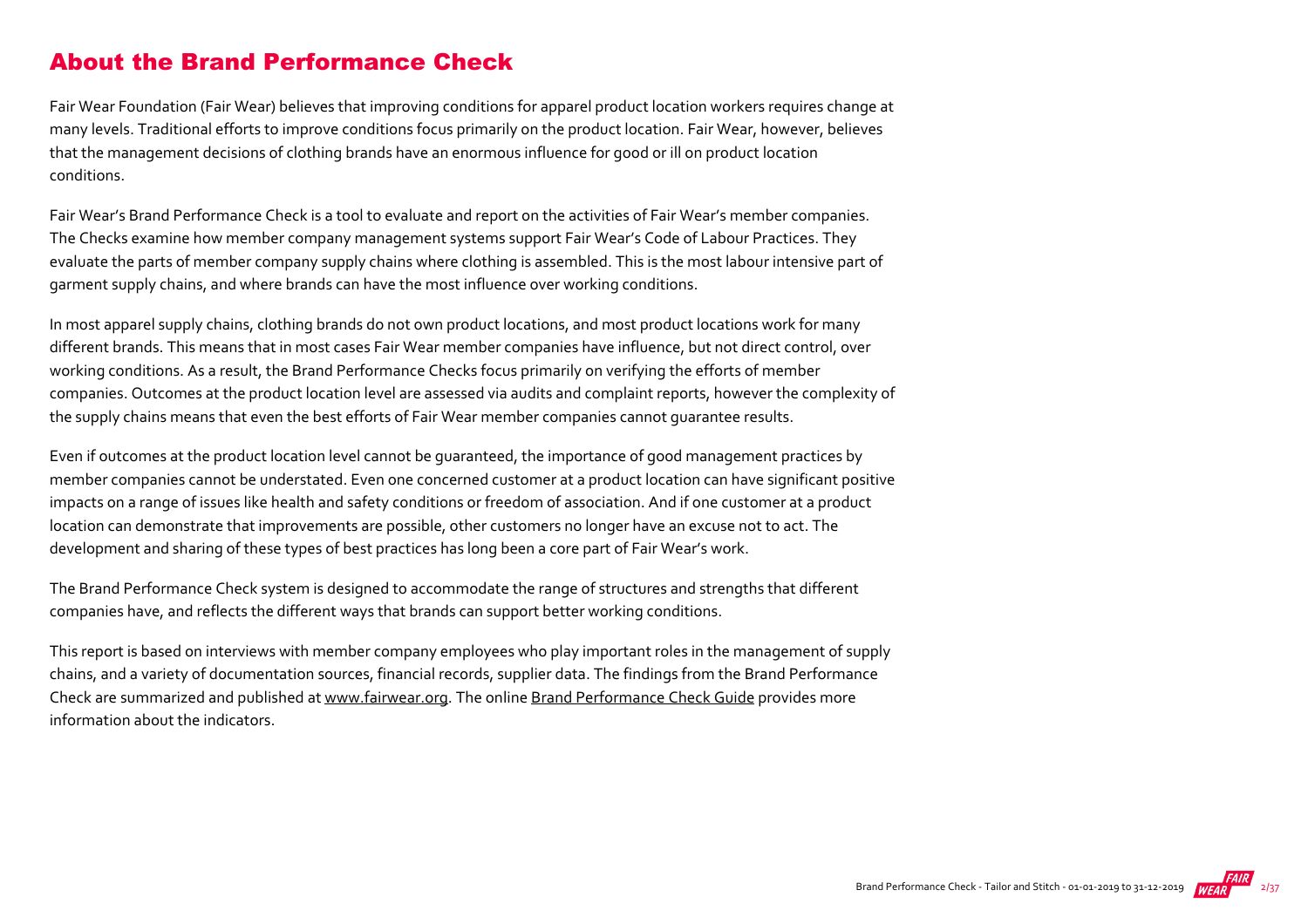## Brand Performance Check Overview

### Tailor and Stitch

## Evaluation Period: 01-01-2019 to 31-12-2019

| Member company information                                                                |                                               |
|-------------------------------------------------------------------------------------------|-----------------------------------------------|
| Headquarters:                                                                             | Sneek, Netherlands                            |
| Member since:                                                                             | 2013-01-27                                    |
| Product types:                                                                            | Garments, clothing, fashion apparel; Workwear |
| Production in countries where Fair Wear is active:                                        | China, India                                  |
| Production in other countries:                                                            | Portugal                                      |
| <b>Basic requirements</b>                                                                 |                                               |
| Workplan and projected production location data for upcoming year have been<br>submitted? | Yes                                           |
| Actual production location data for evaluation period was submitted?                      | Yes                                           |
| Membership fee has been paid?                                                             | Yes                                           |
| <b>Scoring overview</b>                                                                   |                                               |
| % of own production under monitoring                                                      | 89%                                           |
| Benchmarking score                                                                        | 56                                            |
| Category                                                                                  | Good                                          |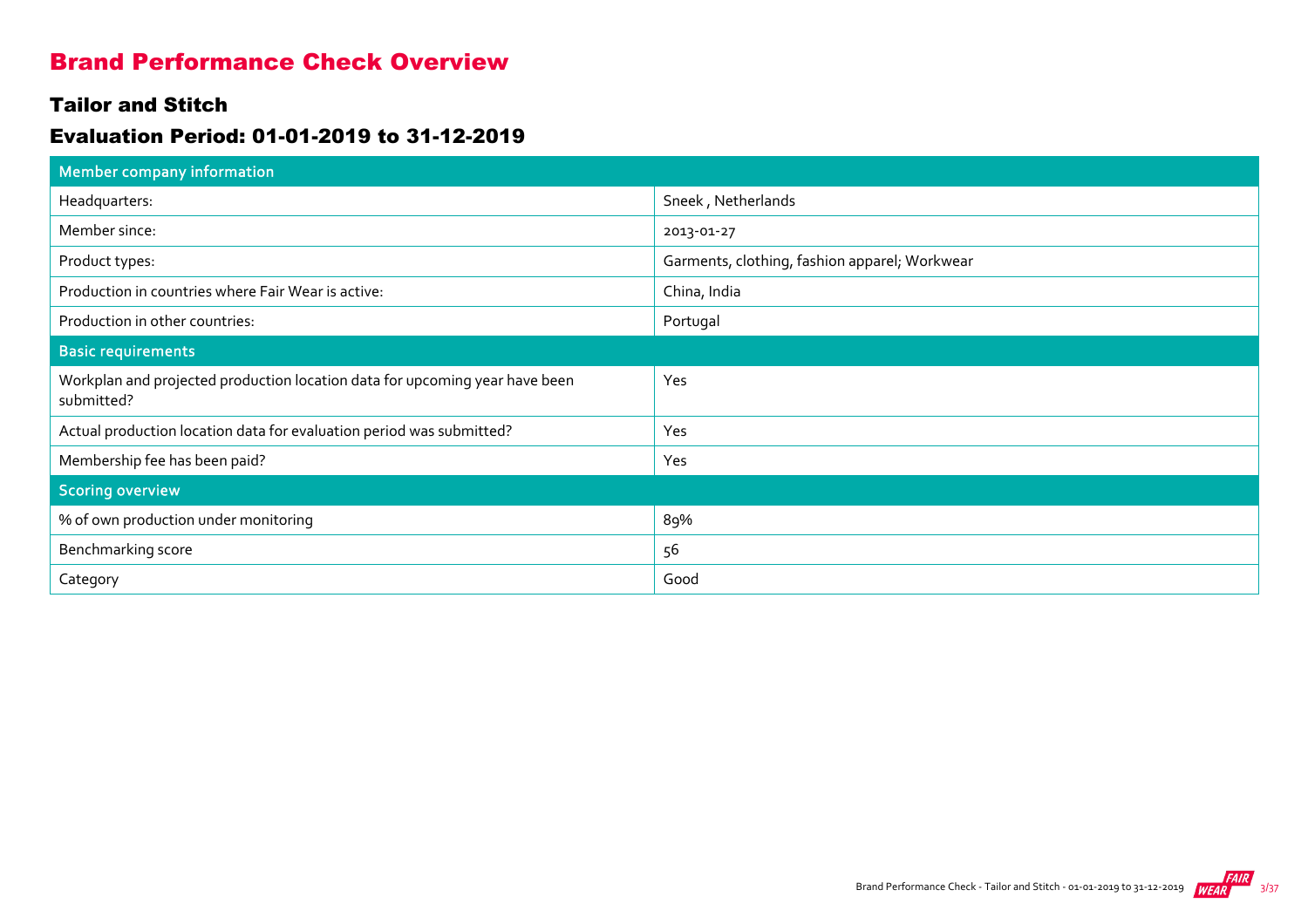#### Disclaimer

This performance check was conducted amidst the COVID‐19 outbreak in 2020. Due to travel restrictions in 2020, the assessment methodology for this check was modified to adapt to an online version.

While the performance check does cover all indicators, Fair Wear was not able to cross-check information with the member company's other departments to the extent it would normally do. This may have led to shorter descriptions/comments in the report. We have taken additional measures to ensure the scores are still inclusive and representative of the performance/progress made: more documentation was requested from the member during the preparation phase and other staff members were interviewed to score a specific indicator, where necessary. Furthermore, due to our improved data management system, Fair Wear was able to better track and document progress, mitigating much of the disadvantage of a remote performance check.

This modified version was applied consistently to all members' performance checks starting their financial year in 2019 in order to maintain fair and comparable data.

Fair Wear will evaluate the members' response to the Corona‐crisis in the performance check about the financial year starting in 2020. For members having financial years starting in April or later, parts of their response can already be reflected in the current performance check report, although their overall response will be evaluated in the next performance check.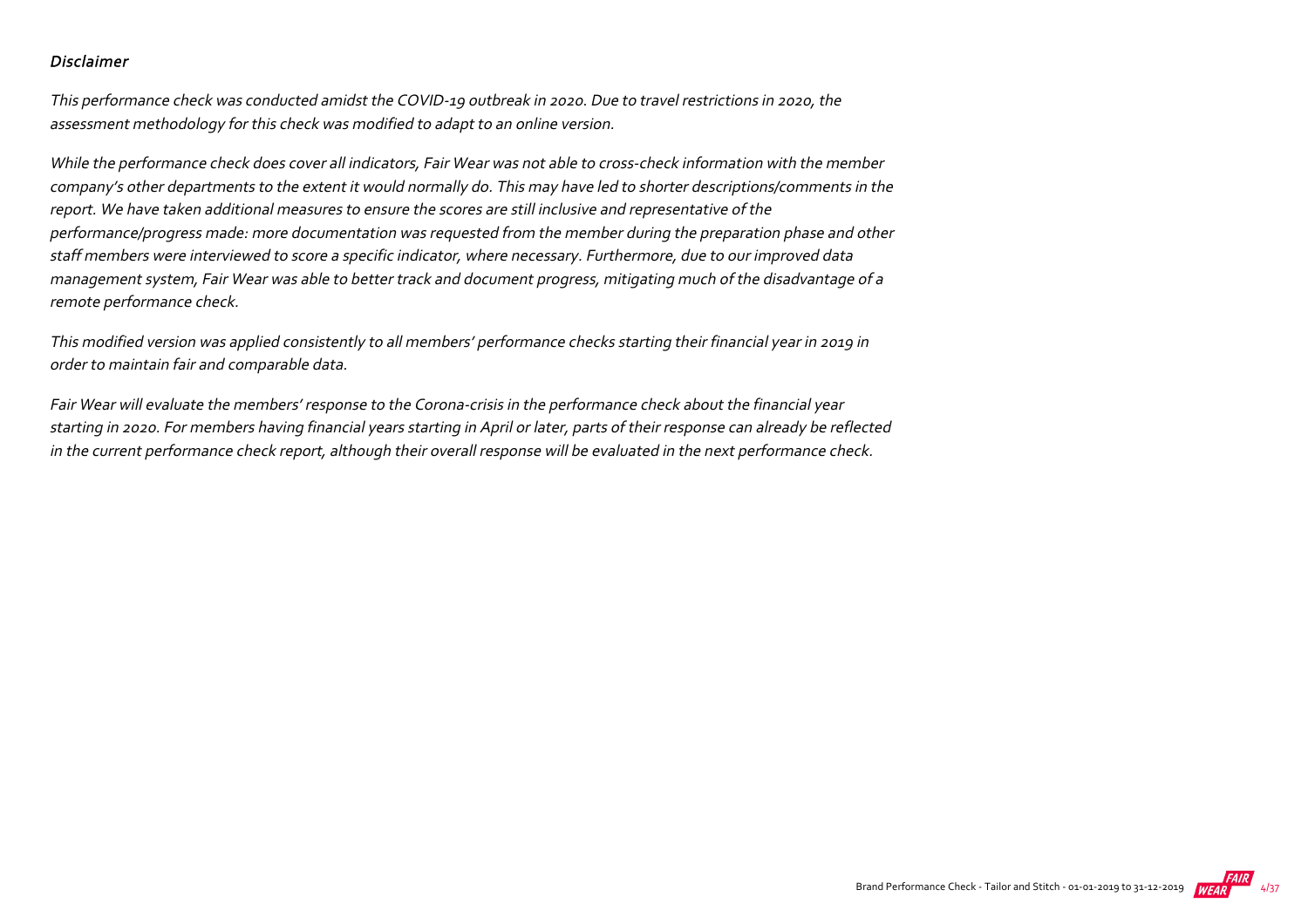## Summary:

Tailor and Stitch met most of Fair Wear's performance requirements in 2019. With a monitoring percentage of 89%, it meets the monitoring threshold required by members after three years of membership. The monitoring threshold consists of Fair Wear audits, external audits and fulfilling monitoring requirements for its low‐risk production location. The monitoring percentage, combined with a benchmark score of 56, means that Fair Wear has awarded Tailor and Stitch the category 'Good'.

In 2019, Tailor and Stitch has made steady progress in implementing Fair Wear requirements. Tailor and Stitch acquired its own factory in India, which gives the brand significant leverage to improve working conditions. Furthermore, Tailor and Stitch worked with an external consultant to conduct wage assessments and calculate factory line efficiency to gain more insight into production bottlenecks as well as root causes for wages lower than living wages. This information helped the brand link the necessary minutes, to the price per minute to extrapolate to wages, therefore learning connecting the price they pay to wages workers receive. Following this analysis, Tailor and Stitch can take the next steps to set target wages and establish a company policy around determining and financing wage increases across its suppliers.

In the next financial year, Fair Wear recommends Tailor and Stitch to prioritise actively raising awareness about the Fair Wear Code of Labour Practices and complaint hotline. This can be done either using Fair Wear's Workplace Education Programme (WEP) basic module, or implement training related to the Fair Wear CoLP and complaint hotline through service providers or brand staff.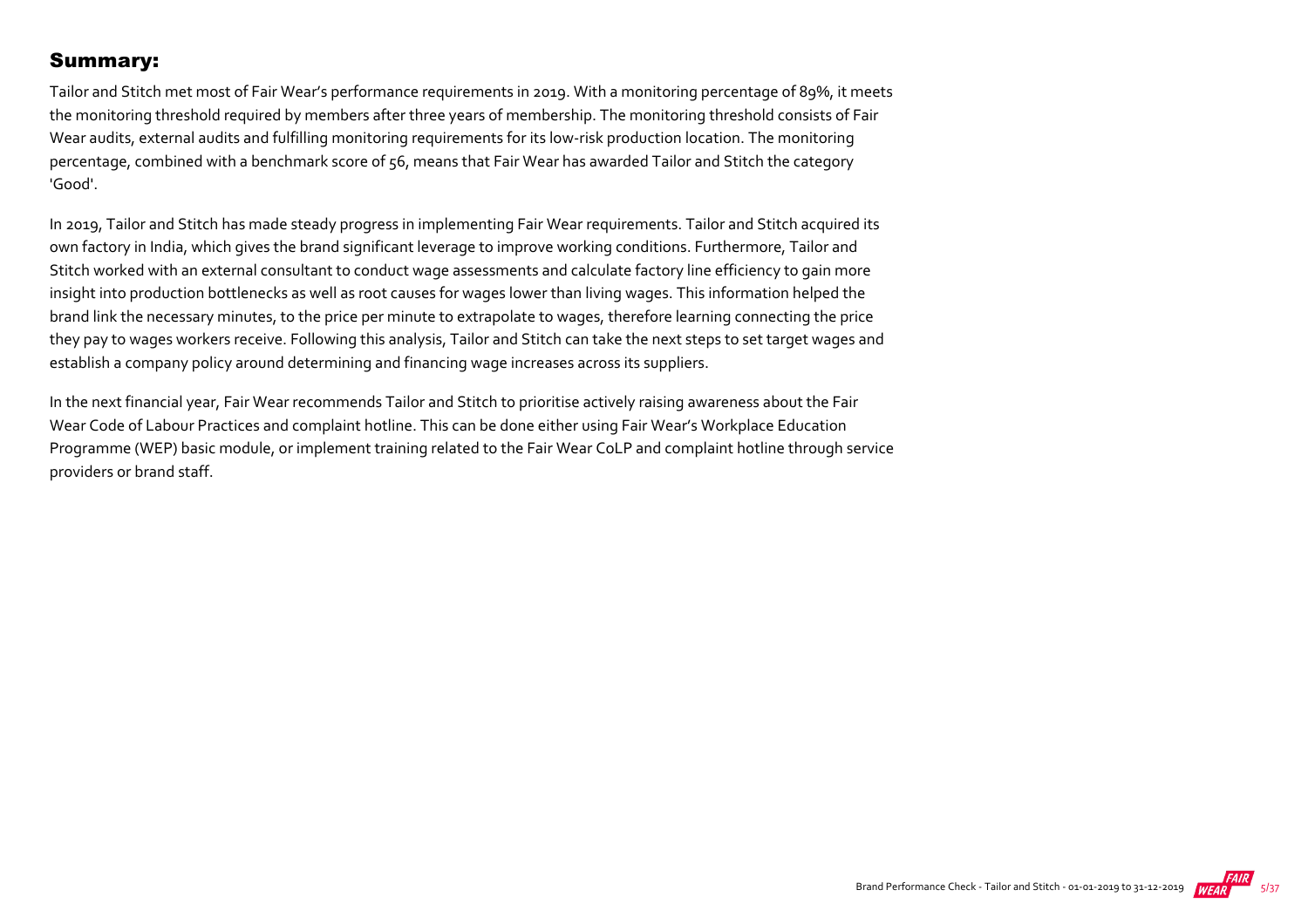## Performance Category Overview

Leader: This category is for member companies who are doing exceptionally well, and are operating at an advanced level. Leaders show best practices in complex areas such as living wages and freedom of association.

Good: It is Fair Wear's belief that member companies who are making a serious effort to implement the Code of Labour Practices—the vast majority of Fair Wear member companies—are 'doing good' and deserve to be recognized as such. They are also doing more than the average clothing company, and have allowed their internal processes to be examined and publicly reported on by an independent NGO. The majority of member companies will receive a 'Good' rating.

Needs Improvement: Member companies are most likely to find themselves in this category when major unexpected problems have arisen, or if they are unable or unwilling to seriously work towards CoLP implementation. Member companies may be in this category for one year only after which they should either move up to Good, or will be moved to suspended.

Suspended: Member companies who either fail to meet one of the Basic Requirements, have had major internal changes which means membership must be put on hold for a maximum of one year, or have been in Needs Improvement for more than one year. Member companies may remain in this category for one year maximum, after which termination proceedings will come into force.

Categories are calculated based on a combination of benchmarking score and the percentage of own production under monitoring. The specific requirements for each category are outlined in the Brand Performance Check Guide.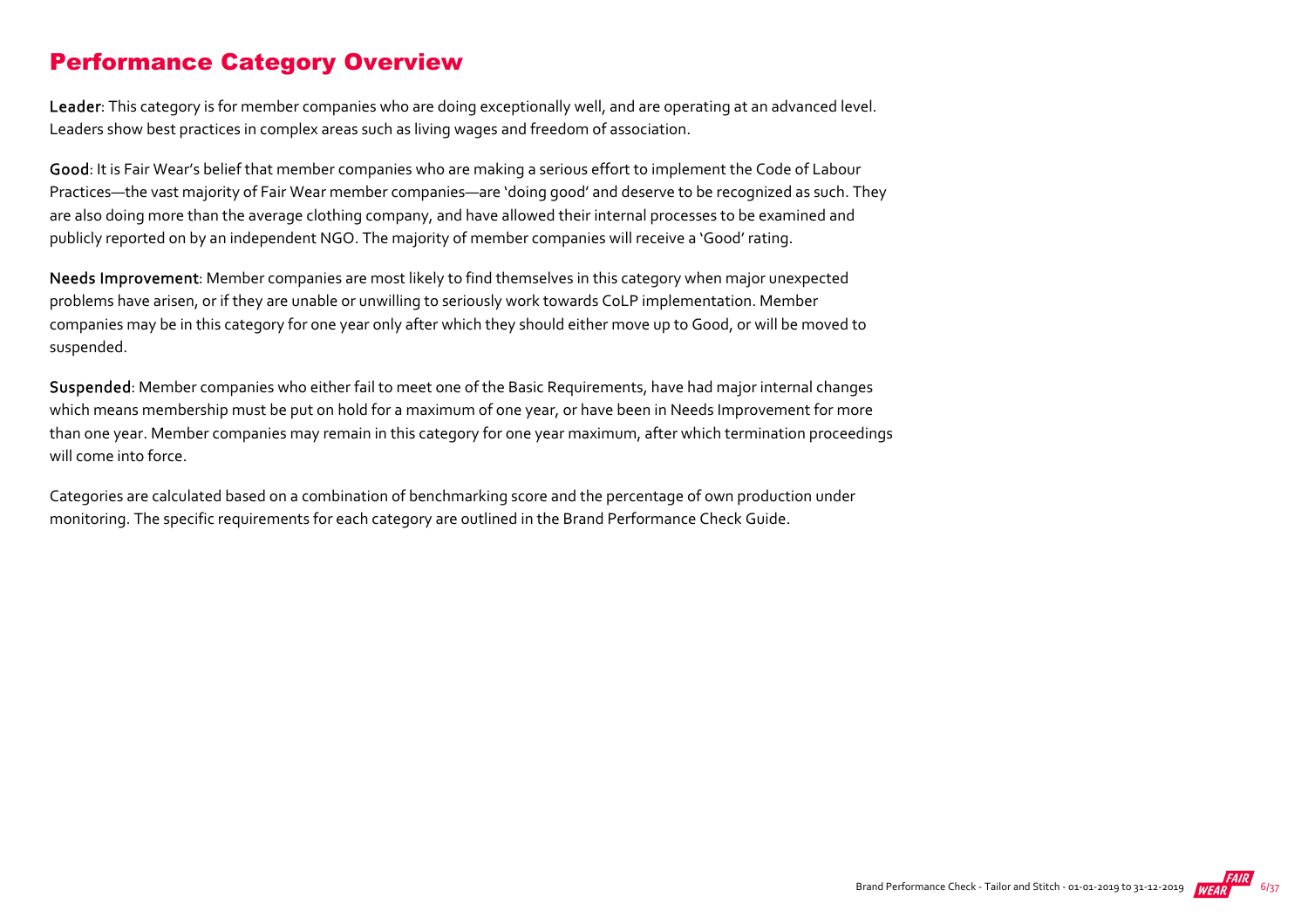# 1. Purchasing Practices

| Performance indicators                                                                                                              | <b>Result</b> | <b>Relevance of Indicator</b>                                                                                                                                                 | <b>Documentation</b>                                   | Score Max | <b>Min</b> |
|-------------------------------------------------------------------------------------------------------------------------------------|---------------|-------------------------------------------------------------------------------------------------------------------------------------------------------------------------------|--------------------------------------------------------|-----------|------------|
| 1.1a Percentage of production volume from<br>production locations where member company buys<br>at least 10% of production capacity. | 39%           | Member companies with less than 10% of a<br>production location's production capacity generally<br>have limited influence on production location<br>managers to make changes. | Supplier information<br>provided by member<br>company. | 2         | $\circ$    |

Comment: 39% of Tailor and Stitch's production volume came from production locations where it buys at least 10% of production capacity. The majority of the production for Tailor & Stitch takes place in India spread across two main suppliers, one of which they own. Tailor and Stitch also has production at one supplier in Portugal.

In 2019, Tailor and Stitch placed trial orders with thee new smaller suppliers in India, however, does not plan to continue to work with them due to quality as well as proximity to their India local office, Tailor and Stitch followed a responsible exit strategy for these factories (see indicator 1.5).

Recommendation: Fair Wear recommends Tailor and Stitch to consolidate its supplier base where possible, and increase leverage at main production locations to effectively request improvements of working conditions. It is advised to describe the process of consolidation in a sourcing strategy that is agreed upon with top management/sourcing staff.

| Performance indicators                                                                                                        | <b>Result</b> | <b>Relevance of Indicator</b>                                                                                                                                                                                                                                                                                                                     | <b>Documentation</b>                                                   | Score Max |   | <b>Min</b> |
|-------------------------------------------------------------------------------------------------------------------------------|---------------|---------------------------------------------------------------------------------------------------------------------------------------------------------------------------------------------------------------------------------------------------------------------------------------------------------------------------------------------------|------------------------------------------------------------------------|-----------|---|------------|
| 1.1b Percentage of production volume from<br>production locations where member company buys<br>less than 2% of its total FOB. | 2%            | Fair Wear provides incentives to clothing brands to<br>consolidate their supplier base, especially at the tail<br>end, as much as possible, and rewards those<br>members who have a small tail end. Shortening the<br>tail end reduces social compliance risks and<br>enhances the impact of efficient use of capital and<br>remediation efforts. | <b>Production location</b><br>information as provided<br>to Fair Wear. |           | 4 | $\circ$    |

Comment: In 2019, 2% of Tailor and Stitch production volume was bought from production locations where it buys less than 2% of its total FOB.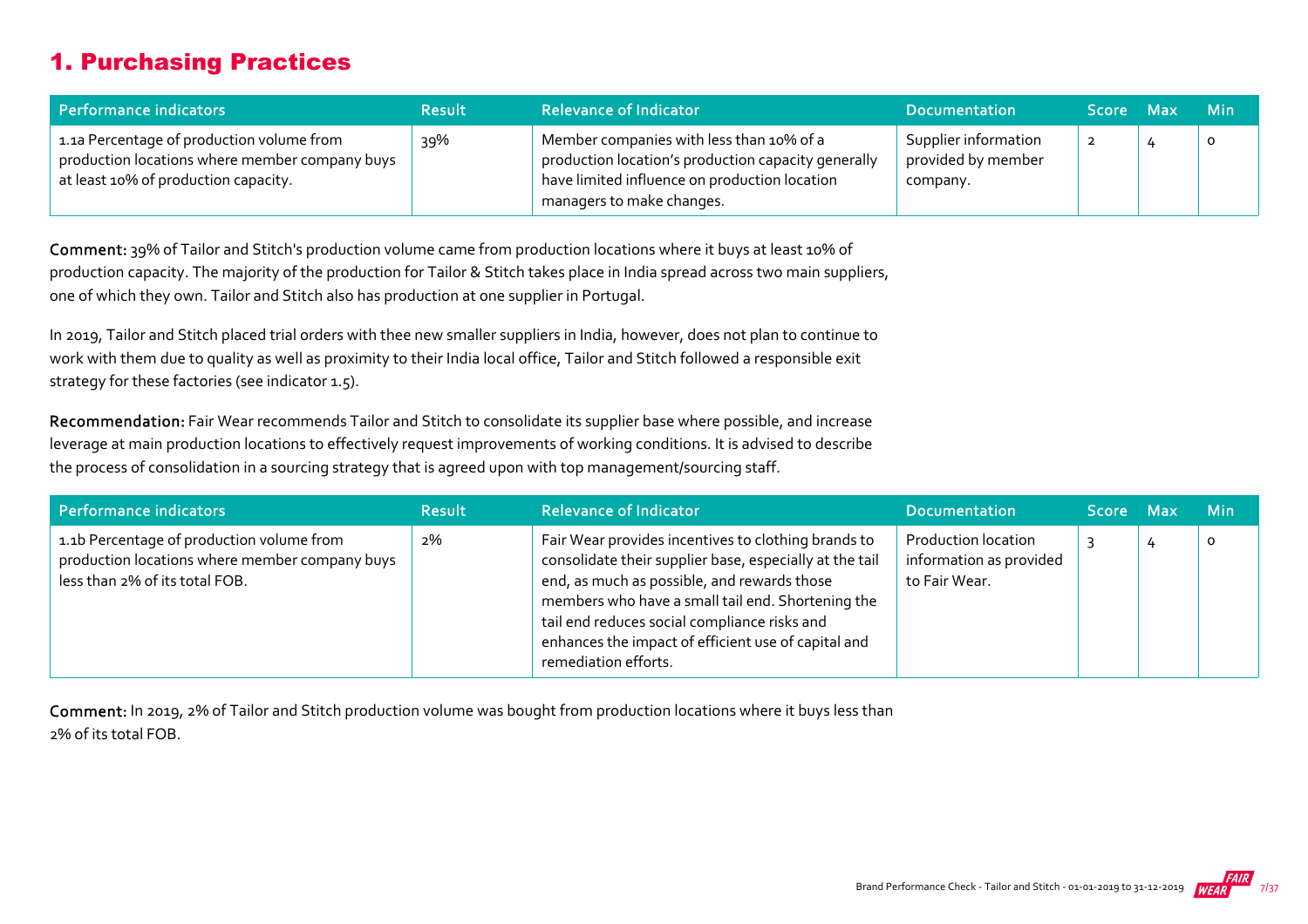| Performance indicators                                                                                                                 | <b>Result</b> | <b>Relevance of Indicator</b>                                                                                                                                                  | <b>Documentation</b>                                   | <b>Score</b> | Max | <b>Min</b> |
|----------------------------------------------------------------------------------------------------------------------------------------|---------------|--------------------------------------------------------------------------------------------------------------------------------------------------------------------------------|--------------------------------------------------------|--------------|-----|------------|
| 1.2 Percentage of production volume from<br>production locations where a business relationship<br>has existed for at least five years. | 6%            | Stable business relationships support most aspects<br>of the Code of Labour Practices, and give production<br>locations a reason to invest in improving working<br>conditions. | Supplier information<br>provided by member<br>company. |              |     | $\circ$    |

Comment: Tailor and Stitch has had a business relationship existing for more than five years at only one of its suppliers. In 2019, Tailor and Stitch acquired its own new factory, therefore they redistributed their production and started a new business relationship.

Recommendation: Fair Wear recommends that Tailor and Stitch maintain stable business relationships with suppliers. Long-term relationships support most aspects of the Code of Labour Practices and give factories a reason to invest in improving working conditions.

| Performance indicators                                                                                                                                            | <b>Result</b> | <b>Relevance of Indicator</b>                                                                                                                        | <b>Documentation</b>      | Score Max | <b>Min</b> |
|-------------------------------------------------------------------------------------------------------------------------------------------------------------------|---------------|------------------------------------------------------------------------------------------------------------------------------------------------------|---------------------------|-----------|------------|
| 1.3 All (new) production locations are required to<br>sign and return the questionnaire with the Code of<br>Labour Practices before first bulk orders are placed. | Yes           | The CoLP is the foundation of all work between<br>production locations and brands, and the first step in<br>developing a commitment to improvements. | Signed CoLPs are on file. |           |            |

Comment: In 2019, Tailor and Stitch started working with 3 new production locations in India. All production locations have signed and returned the questionnaire before the first bulk orders are placed.

| Performance indicators                                                                                                | <b>Result</b> | <b>Relevance of Indicator</b>                                                                          | <b>Documentation</b>                                                                                | Score Max | <b>Min</b> |
|-----------------------------------------------------------------------------------------------------------------------|---------------|--------------------------------------------------------------------------------------------------------|-----------------------------------------------------------------------------------------------------|-----------|------------|
| 1.4 Member company conducts human rights due<br>diligence at all (new) production locations before<br>placing orders. | Intermediate  | Due diligence helps to identify, prevent and mitigate<br>potential human rights problems at suppliers. | Documentation may<br>include pre-audits,<br>existing audits, other<br>types of risk<br>assessments. | 2         | $\circ$    |

Comment: The majority of Tailor and Stitch's production is sourced from India, where Tailor and Stitch also opened a local office. The local team is responsible for conducting human rights due diligence assessments at new and preexisting production locations in India. Tailor and Stitch has a clear process to assess risks at new factories using their own developed checklist. The process always starts with a visit to the facility where the following takes place: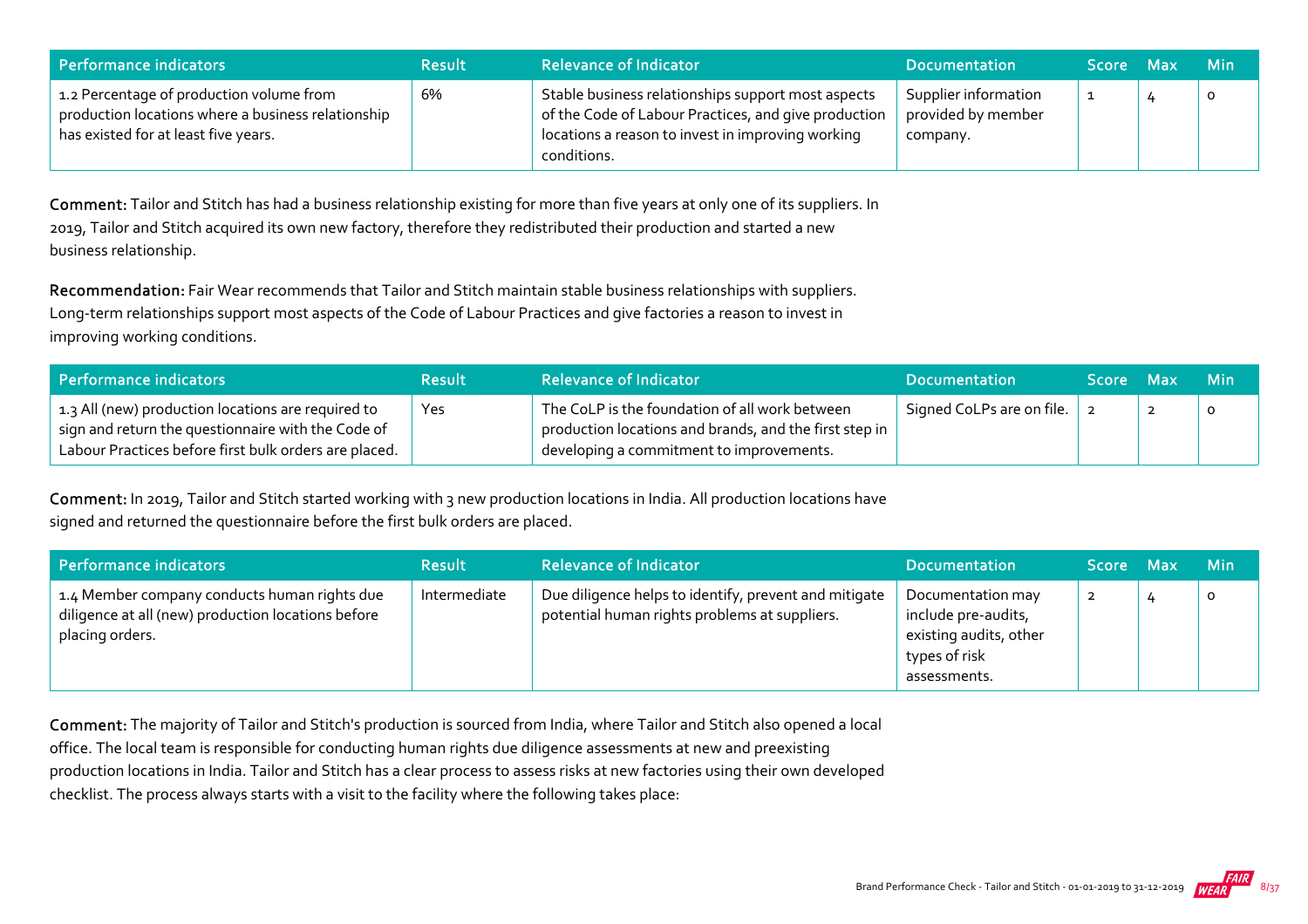a) Assessment of product quality, factory capacity and in‐house production ability.

b) Facility inspection for environmental standards, waste management systems and performing the Fair Wear OHS check. c) Social compliance discussion: collecting existing audit, and introduction about FWF membership and requirement for compliance.

Based on the outcome of these assessments combined with the quality of workmanship the decision to source at this new location is finalised in the team meetings with the rest of the production team at the headquarters. Tailor and Stitch does not yet have this process clearly described in a sourcing strategy, however, works from experience of being in India and having a local team on the ground.

Recommendation: It is advised to describe the process of assessing working conditions at potential new suppliers in a sourcing strategy that is agreed upon with top management/sourcing staff.

| Performance indicators                                                                                      | <b>Result</b> | <b>Relevance of Indicator</b>                                                                                                          | <b>Documentation</b>                                                                        | Score Max |   | Min     |
|-------------------------------------------------------------------------------------------------------------|---------------|----------------------------------------------------------------------------------------------------------------------------------------|---------------------------------------------------------------------------------------------|-----------|---|---------|
| 1.5 Production location compliance with Code of<br>Labour Practices is evaluated in a systematic<br>manner. | Yes           | A systemic approach is required to integrate social<br>compliance into normal business processes, and<br>supports good decisionmaking. | Documentation of<br>systemic approach:<br>rating systems,<br>checklists, databases,<br>etc. |           | ∸ | $\circ$ |

Comment: Tailor and Stitch makes use of in‐person visits to factories, email and an extensive ERP system to communicate and evaluate individual supplier. The local staff in India visit production locations bi-monthly to follow up on order progress and address ongoing compliance issues. This is then communicated either via the ERP system or in meetings to the CSR person at the headquarters. In Portugal, Tailor and Stitch conducts yearly visits to the production location and the rest of the communication is done online.

In 2019, Tailor and Stitch started working with three new factories in India, however, this was based on a trial order. Tailor and Stitch also faced difficulties in communication and cooperation due to distance from the main office in India, this, as well as the low quality of bulk order, means Tailor and Stitch has already discussed phasing out the orders as part of their exit strategy at the factory.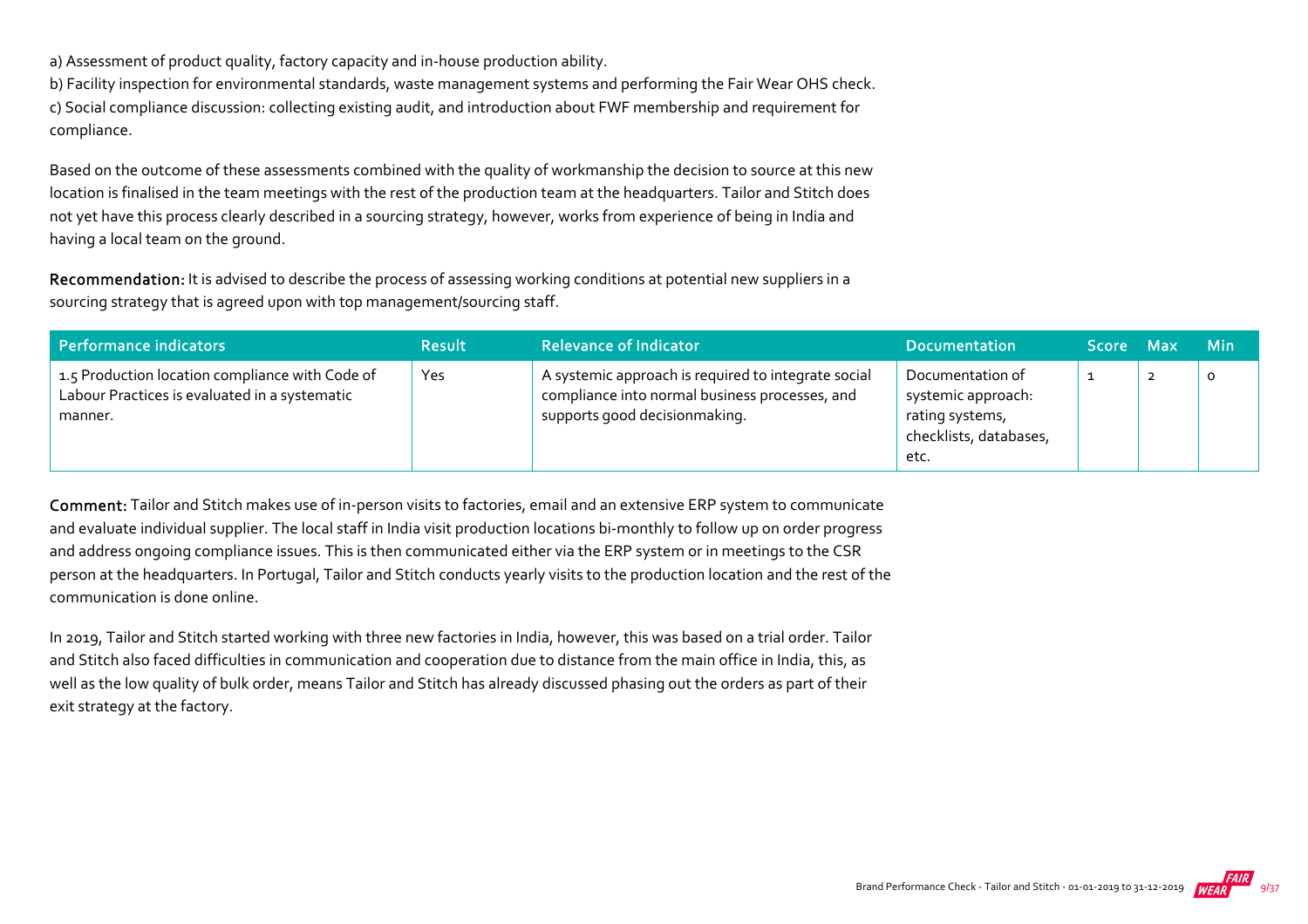Evaluation is being done on an individual supplier basis, and information is stored separately in either meeting minutes, or spreadsheets. The evaluation of compliance with the Code of Labour Practices, however, is not completed in a systematic way, and sometimes ad hoc based on ongoing issues at the factory. Tailor and Stitch does not have a systematic overview of the compliance of its suppliers, which is documented over time. The evaluation outcomes do not formally influence Tailor and Stitch's production decisions yet and there is not yet a reward system established.

Recommendation: Fair Wear encourages Tailor and Stitch to develop an evaluation/grading system for suppliers where compliance with labour standards is a criterion for future order placement. Part of the system can be to create an incentive for rewarding suppliers for realised improvements in working conditions. Such a system can show whether and what information is missing per supplier and can include outcomes of audits, trainings and/or complaints.

| Performance indicators                                                                    | <b>Result</b>                                 | <b>Relevance of Indicator</b>                                                                                                               | <b>Documentation</b>                            | Score Max | <b>Min</b> |
|-------------------------------------------------------------------------------------------|-----------------------------------------------|---------------------------------------------------------------------------------------------------------------------------------------------|-------------------------------------------------|-----------|------------|
| 1.6 The member company's production planning<br>systems support reasonable working hours. | Strong,<br>integrated<br>systems in<br>place. | Member company production planning systems can<br>have a significant impact on the levels of excessive<br>overtime at production locations. | Documentation of<br>robust planning<br>systems. |           | $\circ$    |

Comment: Tailor and Stitch use an Enterprise resource planning (ERP) system, integrated with the factory systems where they are able to have an overview of the entire production planning process. Since Tailor and Stitch is responsible for fabrics, it is able to use the system to plan retrospectively, to set their own internal deadlines for fabric delivery to avoid any delays or time pressures. Tailor and Stitch has a good idea of the working minutes for their different styles. They have an overview of factory capacity and availability in specific months of the year. This has only been confirmed at the factory that they own, however not cross-checked with the other supplier in the region.

Factories are able to provide their own projected lead times and set deadlines and timelines for delivery of fabrics. This is easily tracked and modified where needed using the new planning software. The ERP system also works as a communication tool with suppliers where any production delays can be communicated and deadlines adjusted easily. Tailor and Stitch was able to show the efficiency of this system, due to the decrease in last-minute air freight needed to complete orders. Now the majority is produced on time and shipped via sea freight.

Finally, Tailor and Stitch does not work with seasons, but rather on an order basis, often with recurring orders; they have the flexibility to shift orders to outside peak production times for factories. Therefore orders are spread out throughout the year, and with the help of this new tool, both suppliers, as well as Tailor and Stitch, can keep an overview of orders and flag any delays or production issues, therefore, supporting reasonable working hours.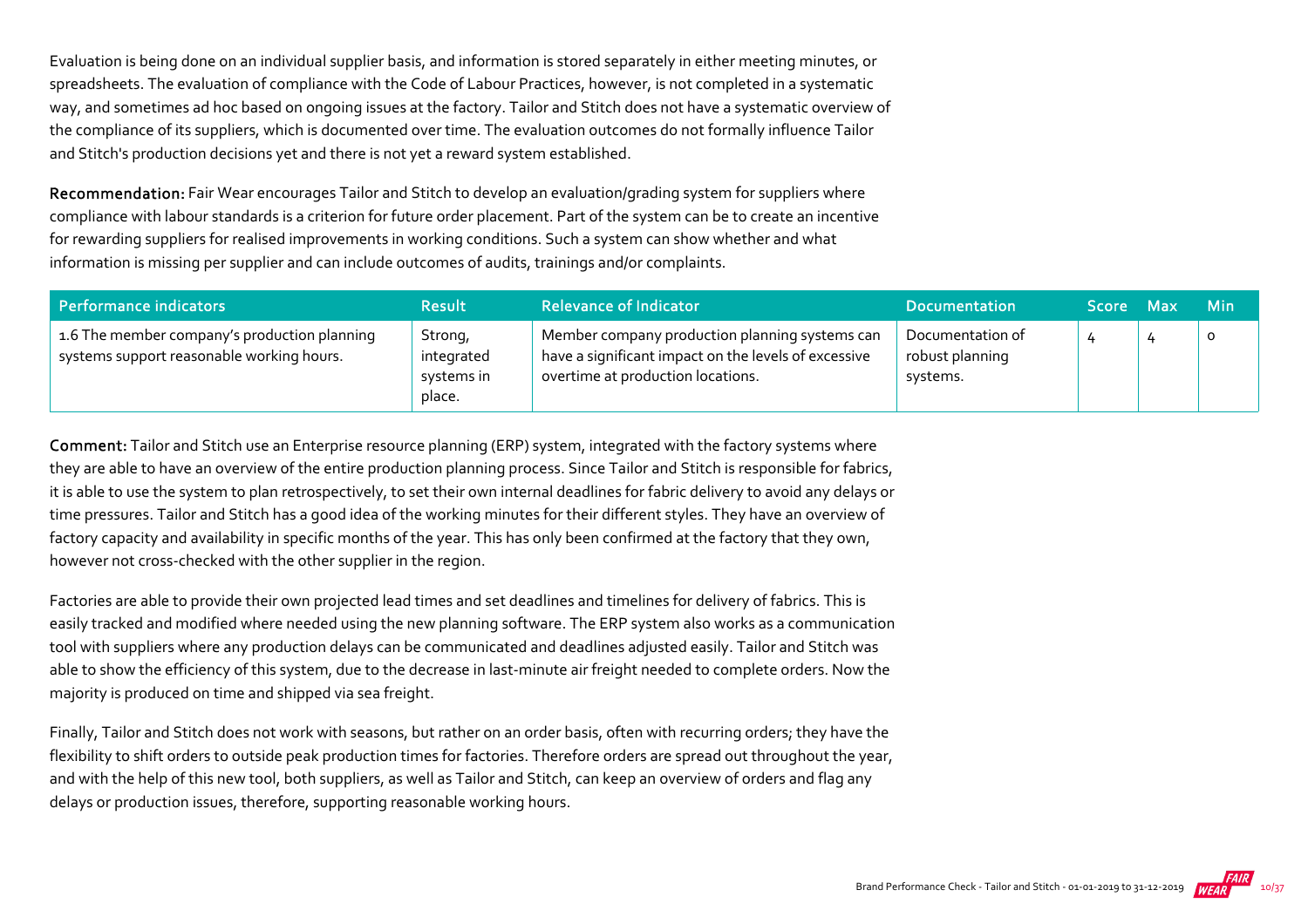Recommendation: Fair Wear recommends Tailor and Stitch to learn more about the standard minute per style and how the production of its products impacts the total production capacity of the factory. This is already started at its own factory, however, should be done at other factories.

| Performance indicators                                                             | <b>Result</b>           | <b>Relevance of Indicator</b>                                                                                                                                                                               | <b>Documentation</b>                                                                                                                                                                                                     | <b>Score</b> | <b>Max</b> | <b>Min</b> |
|------------------------------------------------------------------------------------|-------------------------|-------------------------------------------------------------------------------------------------------------------------------------------------------------------------------------------------------------|--------------------------------------------------------------------------------------------------------------------------------------------------------------------------------------------------------------------------|--------------|------------|------------|
| 1.7 Degree to which member company mitigates<br>root causes of excessive overtime. | Intermediate<br>efforts | Some production delays are outside of the control of<br>member companies; however there are a number of<br>steps that can be taken to address production delays<br>without resorting to excessive overtime. | Evidence of how<br>member responds to<br>excessive overtime and<br>strategies that help<br>reduce the risk of<br>excessive overtime, such<br>as: root cause analysis,<br>reports, correspondence<br>with factories, etc. |              | b          | O          |

Comment: Three audits conducted by FWF in 2019 revealed issues with documenting working hours at the factories. Working hours could not be verified due to inconsistent or incomplete records. At two suppliers, which became consolidated and bought by Tailor and Stitch into their new own factory, the recording of work was done individually per worker and collected over a month by paper. At the third factory, overtime was not consistently recorded. In the case of its own factory, Tailor and Stitch is looking to invest in an electronic fingerprint recording system for their workers. Whereas, Tailor and Stitch had discussions with factory management at the other factory about recording over time and continue using the ERP system to indicate delayed or challenges in the planning which may result in overtime.

Tailor and Stitch has discussions with suppliers on how to reduce overtime. The company is flexible with their production plan, which gives the factory more freedom to decide when orders should be placed and deadlines for receiving materials. Tailor and Stitch feels like they have little influence on the overtime because the factory also produces largely for the internal market who place orders late and have last-minute changes to their orders. Tailor and Stitch uses air freight to ship orders at their own cost in case of any delays or if there are hard deadlines which cannot be moved.

In 2019, Tailor and Stitch hired an external company to help with the assessment of production line set up, evaluate the time efficiencies, they have the time it takes labour minutes per productions. The outcome of this assessment is yet to be put into a follow‐up action plan, however, Tailor and Stitch have more insight into how it can influence the reduction in overtime through planning and discussions with factory management.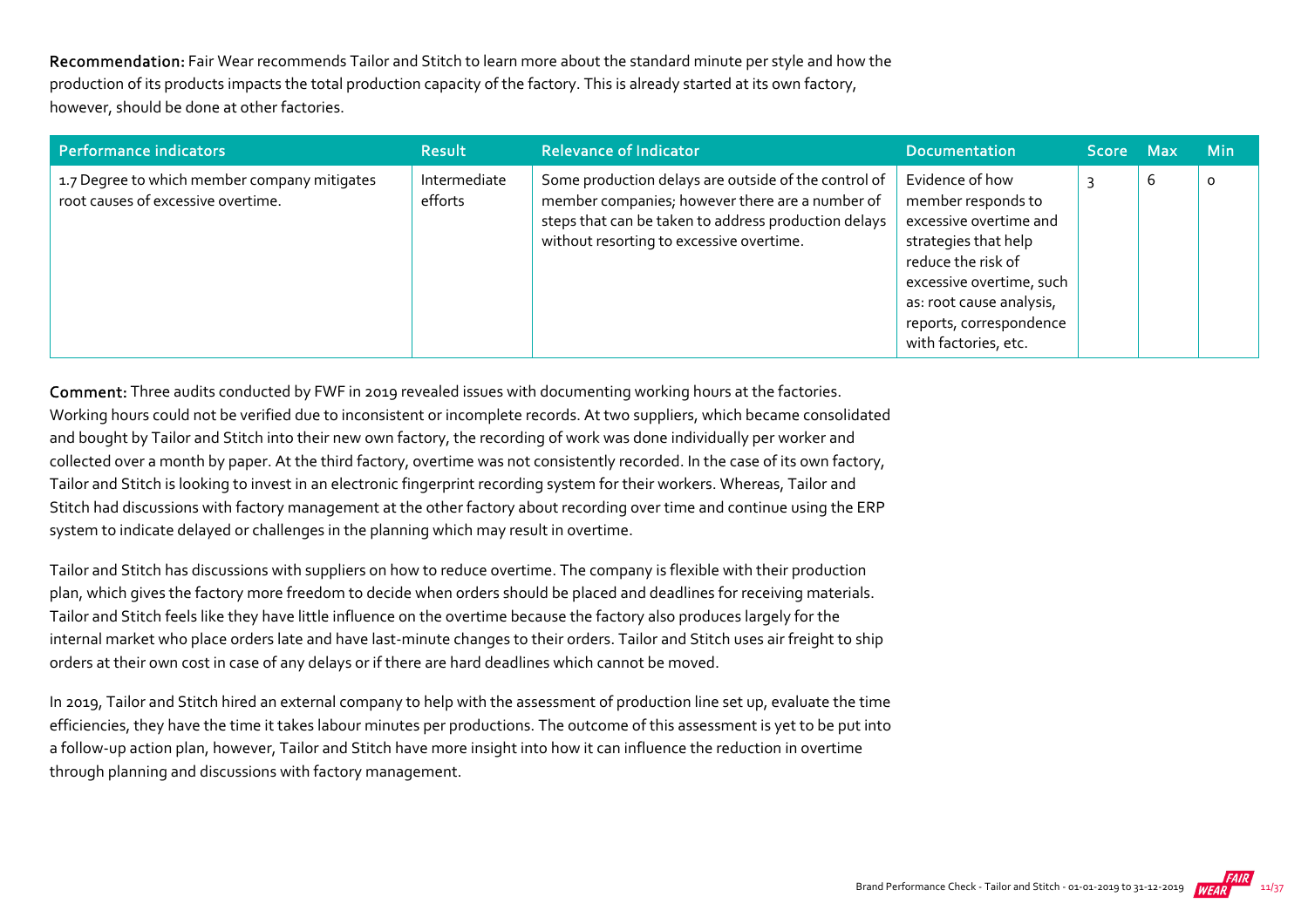| Performance indicators                                                                                               | <b>Result</b> | <b>Relevance of Indicator</b>                                                                                                                                                                                   | <b>Documentation</b>                                                                                                        | Score Max | <b>Min</b> |
|----------------------------------------------------------------------------------------------------------------------|---------------|-----------------------------------------------------------------------------------------------------------------------------------------------------------------------------------------------------------------|-----------------------------------------------------------------------------------------------------------------------------|-----------|------------|
| 1.8 Member company can demonstrate the link<br>between its buying prices and wage levels in<br>production locations. | Intermediate  | Understanding the labour component of buying<br>prices is an essential first step for member<br>companies towards ensuring the payment of<br>minimum wages - and towards the implementation<br>of living wages. | Interviews with<br>production staff,<br>documents related to<br>member's pricing policy<br>and system, buying<br>contracts. |           | O          |

Comment: Tailor and Stitch uses an open costing system that can give them the break down per material, overhead done, rates of work per day and rate per product. At its own production location Tailor and Stitch also has access and has gathered the wage level records in which the direct labour cost can be calculated. Whereas for remaining suppliers in India, Tailor and Stitch is able to see wages upon request and uses the wage ladder to continue estimations. At own factory, Tailor and Stitch has control over the price-setting process and has insight on the labour minutes needed per product.

In 2019, Tailor and Stitch worked with an external consultant for its own factory to assess the production lines, equipment and evaluate the working systems. This was aimed at increasing efficiencies through the factory in a more sustainable way. With this information Tailor and Stitch is able to link the necessary minutes, to the price per minute to extrapolate to wages the workers receive. The brand is able to connect the price they pay to wages for its own factory.

Tailor and Stitch does not have control over the pricing at the other locations however is in discussions with factory owners, using its factory as an example for making changes and increasing transparency. Tailor and Stitch is not yet able to confirm the prices and wage links at the remaining suppliers in India. The two remaining suppliers outside of India (China and Portugal) account for less than 10% of their total production, however, the cost break down at the production locations are less detailed. Tailor and Stitch mainly purchased ready‐made promotion products from these locations and thus is still in discussions with the suppliers on the pricing breakdown. For the Chinese supplier who makes less than 1%, discussions of consolidation and phasing out this supplier have begun, Tailor and Stitch cooperates with one other Fair Wear member sourcing at the supplier who has a much higher leverage and thus leads the discussions with the supplier.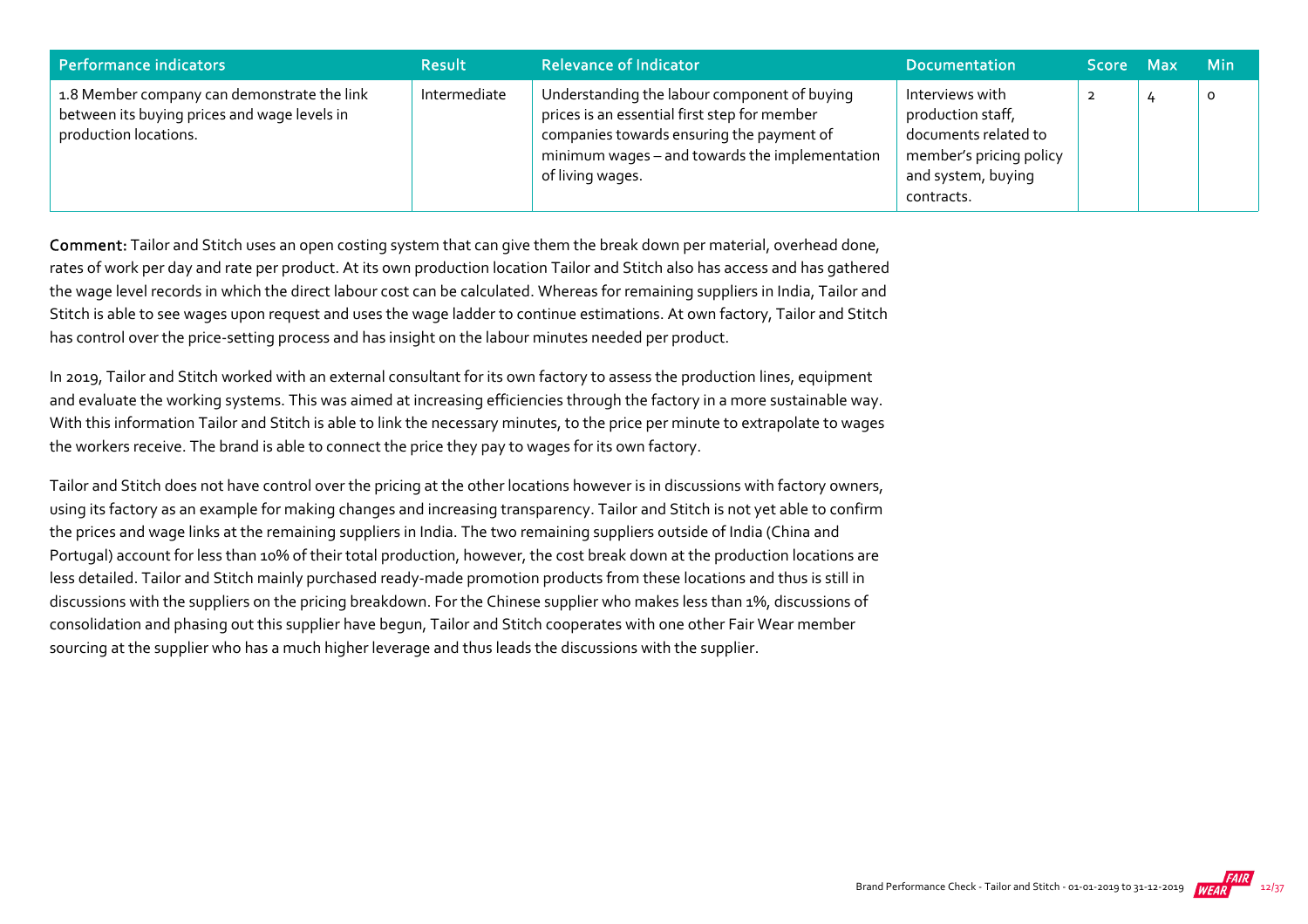| Performance indicators                                                                                                                                                 | <b>Result</b>                        | <b>Relevance of Indicator</b>                                                                                                                                                                                                                                                       | <b>Documentation</b>                                                                                                                                                                                                      | Score Max |         | <b>Min</b> |
|------------------------------------------------------------------------------------------------------------------------------------------------------------------------|--------------------------------------|-------------------------------------------------------------------------------------------------------------------------------------------------------------------------------------------------------------------------------------------------------------------------------------|---------------------------------------------------------------------------------------------------------------------------------------------------------------------------------------------------------------------------|-----------|---------|------------|
| 1.9 Member company actively responds if<br>production locations fail to pay legal minimum<br>wages and/or fail to provide wage data to verify<br>minimum wage is paid. | No problems<br>reported/no<br>audits | If a supplier fails to pay minimum wage or minimum<br>wage payments cannot be verified, Fair Wear<br>member companies are expected to hold<br>management of the supplier accountable for<br>respecting local labour law. Payment below<br>minimum wage must be remediated urgently. | Complaint reports,<br>CAPs, additional emails,<br>Fair Wear Audit Reports<br>or additional monitoring<br>visits by a Fair Wear<br>auditor, or other<br>documents that show<br>minimum wage issue is<br>reported/resolved. | N/A       | $\circ$ | $-2$       |

| Performance indicators                                            | <b>Result</b> | <b>Relevance of Indicator</b>                                                                                                                                                                                                                 | <b>Documentation</b>                                                                                                    | Score Max | <b>Min</b> |
|-------------------------------------------------------------------|---------------|-----------------------------------------------------------------------------------------------------------------------------------------------------------------------------------------------------------------------------------------------|-------------------------------------------------------------------------------------------------------------------------|-----------|------------|
| 1.10 Evidence of late payments to suppliers by<br>member company. | <b>No</b>     | Late payments to suppliers can have a negative<br>impact on production locations and their ability to<br>pay workers on time. Most garment workers have<br>minimal savings, and even a brief delay in payments<br>can cause serious problems. | Based on a complaint or<br>audit report; review of<br>production location and<br>member company<br>financial documents. |           | $-1$       |

| Performance indicators                                                                                                                             | <b>Result</b> | <b>Relevance of Indicator</b>                                                                                                                                                               | <b>Documentation</b>                                                                                                                                                       | Score Max |   | <b>Min</b> |
|----------------------------------------------------------------------------------------------------------------------------------------------------|---------------|---------------------------------------------------------------------------------------------------------------------------------------------------------------------------------------------|----------------------------------------------------------------------------------------------------------------------------------------------------------------------------|-----------|---|------------|
| 1.11 Degree to which member company assesses<br>and responds to root causes for wages that are<br>lower than living wages in production locations. | Intermediate  | Assessing the root causes for wages lower than living<br>wages will determine what strategies/interventions<br>are needed for increasing wages, which will result in<br>a systemic approach | Evidence of how<br>payment below living<br>wage was addressed,<br>such as: Internal policy<br>and strategy<br>documents, reports,<br>correspondence with<br>factories, etc |           | b | $\circ$    |

Comment: In 2019, Tailor and Stitch commissioned a third-party assessment of wages and prices paid at their main supplier. The assessment included a calculation of regional benchmarks for a living wage. Tailor and Stitch also encouraged suppliers to attend the supplier seminars in order to get more knowledge on the importance of a living wage. Insight into the link between prices, wages and efficiency have yet to influence an internal policy to prevent the member contributing to wages lower than a living wage.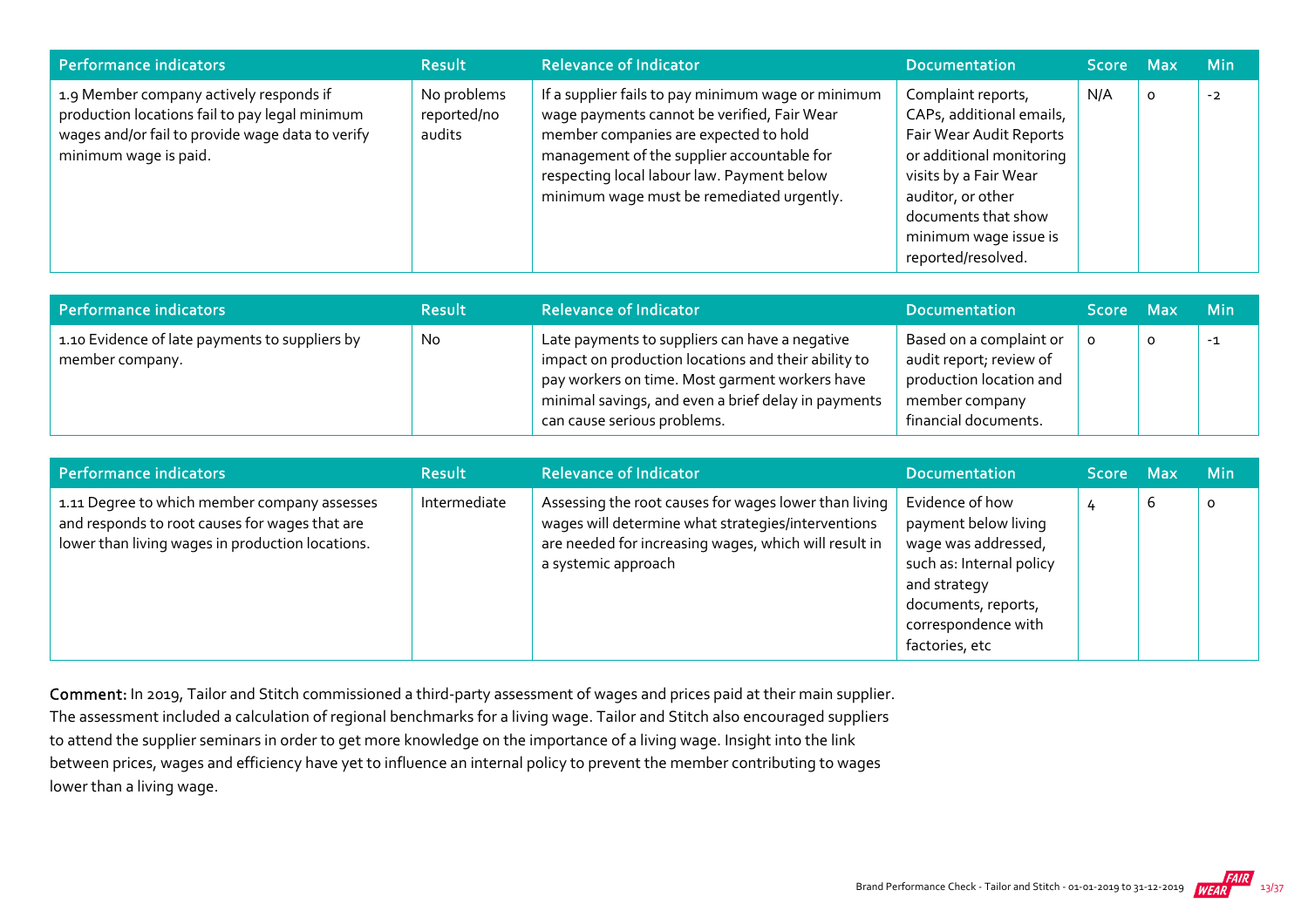Recommendation: Fair Wear encourages Tailor and Stitch to discuss with suppliers about different strategies to work towards higher wages. It is advised to start with suppliers where the member is responsible for a large percentage of production and long term business relationship.

| Performance indicators                                                                                   | <b>Result</b> | <b>Relevance of Indicator</b>                                                                                                                                                                                                                                        | <b>Documentation</b>                                   | Score Max | <b>Min</b> |
|----------------------------------------------------------------------------------------------------------|---------------|----------------------------------------------------------------------------------------------------------------------------------------------------------------------------------------------------------------------------------------------------------------------|--------------------------------------------------------|-----------|------------|
| 1.12 Percentage of production volume from<br>factories owned by the member company (bonus<br>indicator). | 32%           | Owning a supplier increases the accountability and<br>reduces the risk of unexpected CoLP violations.<br>Given these advantages, this is a bonus indicator.<br>Extra points are possible, but the indicator will not<br>negatively affect an member company's score. | Supplier information<br>provided by member<br>company. | <u>д.</u> | $\circ$    |

Comment: Tailor and Stitch owns a factory which accounts for 32% of production.

| Performance indicators                                         | <b>Result</b> | <b>Relevance of Indicator</b>                                                                                                                                                                | <b>Documentation</b>                                                                                                                                                        | Score Max      |   | <b>Min</b> |
|----------------------------------------------------------------|---------------|----------------------------------------------------------------------------------------------------------------------------------------------------------------------------------------------|-----------------------------------------------------------------------------------------------------------------------------------------------------------------------------|----------------|---|------------|
| 1.13 Member company determines and finances<br>wage increases. | Intermediate  | Assessing the root causes for wages lower than living<br>wages will determine what strategies/interventions<br>are needed for increasing wages, which will result in<br>a systemic approach. | Evidence of how<br>payment below living<br>wage was addressed,<br>such as: internal policy<br>and strategy<br>documents, reports,<br>correspondence with<br>factories, etc. | $\overline{2}$ | 6 | $\Omega$   |

Comment: In 2019, Tailor and Stitch increased monthly wages at their own factory which was financed through adjusted margins and also through the fluctuating exchange rate. Tailor and Stitch aimed to make annual reviews of wages and increases according to regional inflation however the member has not yet systematically implemented finance approaches throughout the supplier base. For the rest of their suppliers, Tailor and Stitch worked with the official minimum wage guide for all its production locations.

Recommendation: It is advised that the strategy for how to finance wage increases is agreed upon by top management. In determining what is needed and how wages should be increased, it is recommended to involve worker representation.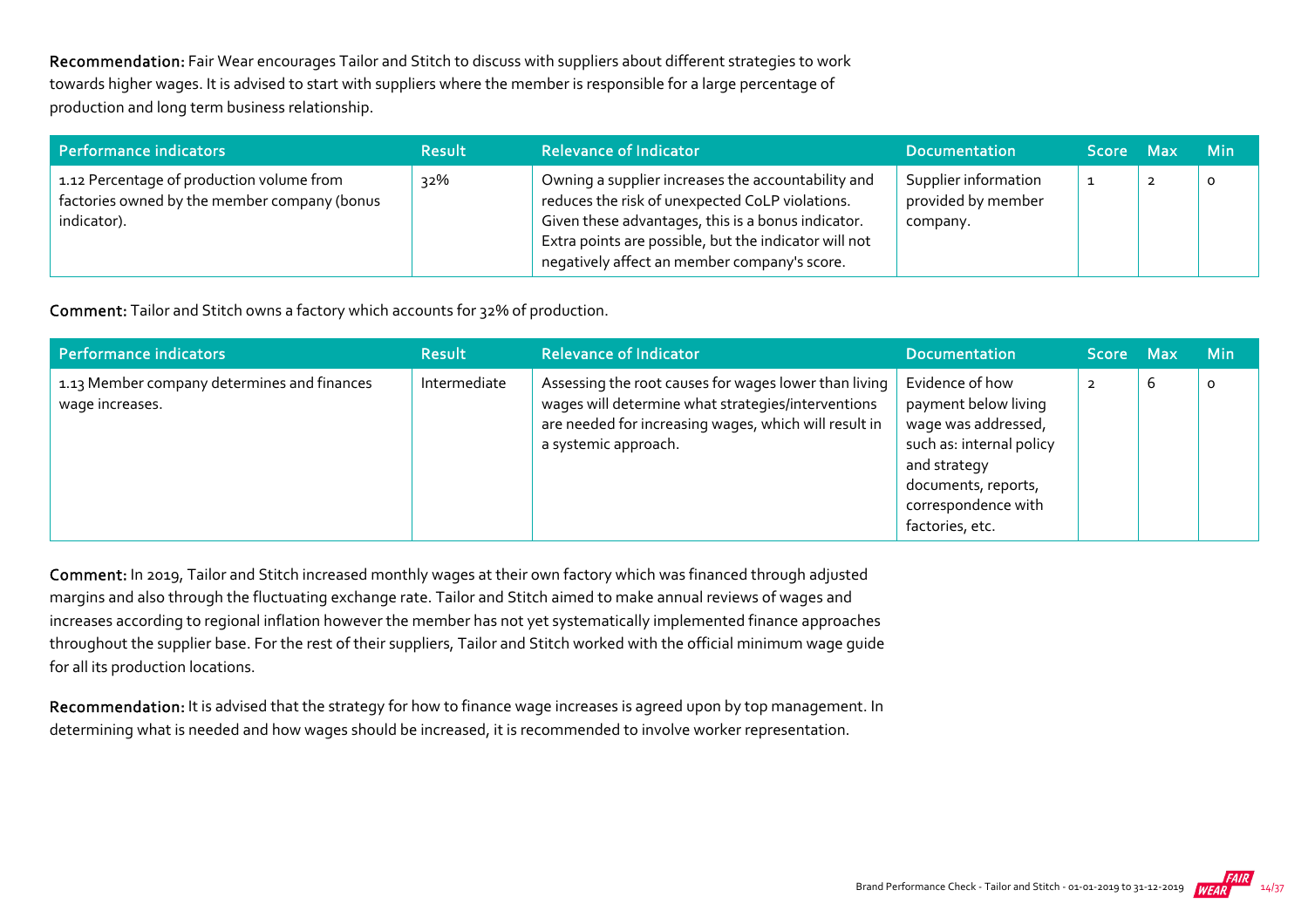| Performance indicators                                                                              | <b>Result</b> | <b>Relevance of Indicator</b>                                                                                        | <b>Documentation</b>                                                                                                                                                             | Score Max |   | <b>Min</b> |
|-----------------------------------------------------------------------------------------------------|---------------|----------------------------------------------------------------------------------------------------------------------|----------------------------------------------------------------------------------------------------------------------------------------------------------------------------------|-----------|---|------------|
| 1.14 Percentage of production volume where the<br>member company pays its share of the target wage. | о%            | Fair Wear member companies are challenged to<br>adopt approaches that absorb the extra costs of<br>increasing wages. | Member company's own<br>documentation,<br>evidence of target wage<br>implementation, such as<br>wage reports, factory<br>documentation,<br>communication with<br>factories, etc. | $\circ$   | b | $\circ$    |

Comment: In 2019, Tailor and Stitch set a goal of increasing wages by 10% across suppliers starting with their own factory. However, this set target wage was not discussed with other suppliers and has not yet been implemented.

Requirement: Tailor and Stitch is expected to begin setting a target wage for its production locations.

# Purchasing Practices

Possible Points: 52

Earned Points: 27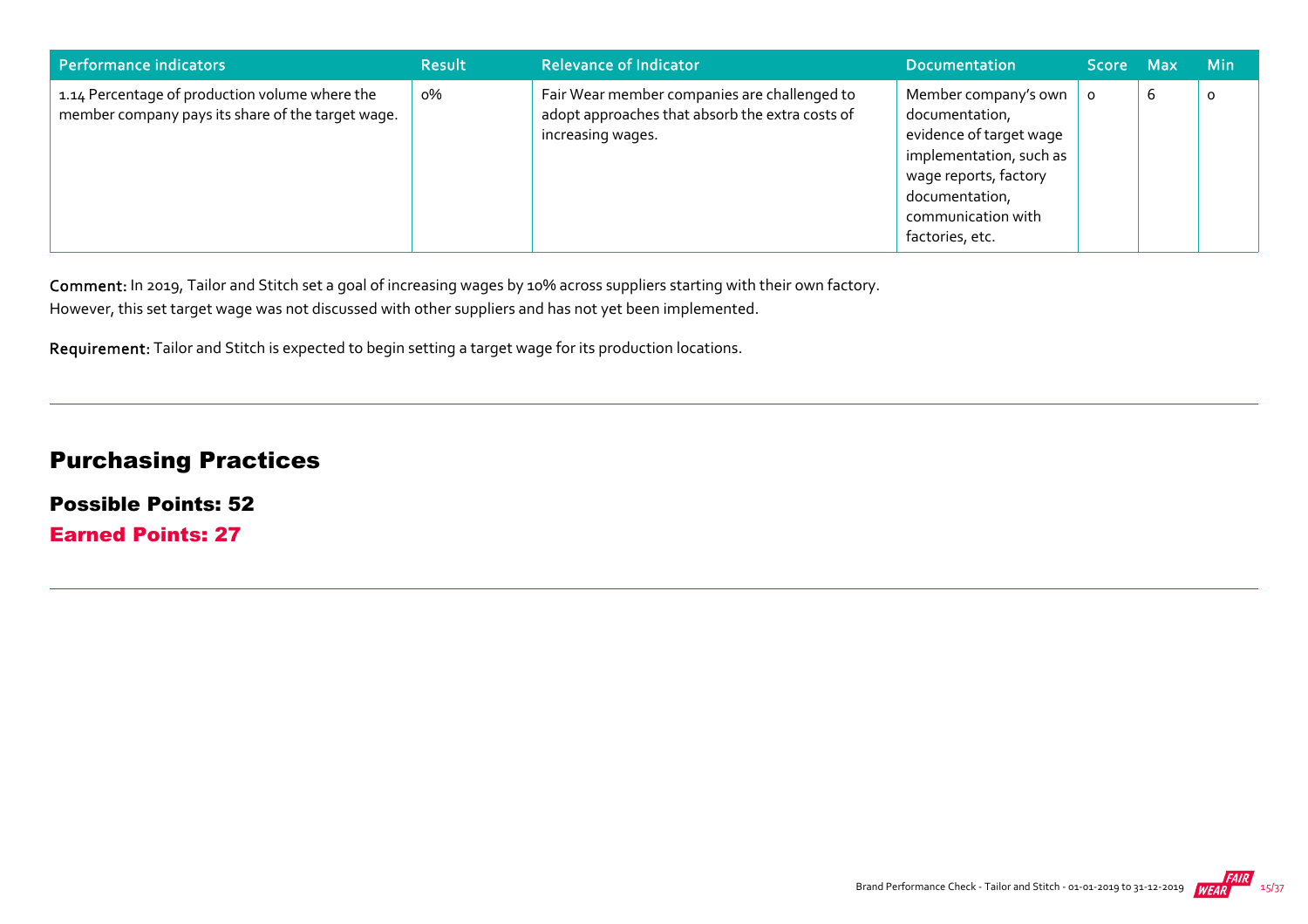# 2. Monitoring and Remediation

| <b>Basic measurements</b>                                                                     | <b>Result</b> | <b>Comments</b>                                                                                                                                                  |
|-----------------------------------------------------------------------------------------------|---------------|------------------------------------------------------------------------------------------------------------------------------------------------------------------|
| % of production volume where approved member own audit(s) took place.                         | $0\%$         |                                                                                                                                                                  |
| % of production volume where approved external audits took place.                             | 13%           |                                                                                                                                                                  |
| % of production volume where Fair Wear audits took place.                                     | 66%           |                                                                                                                                                                  |
| % of production volume where an audit took place.                                             | 79%           |                                                                                                                                                                  |
| % of production volume where monitoring requirements for low-risk countries are<br>fulfilled. | 10%           | To be counted towards the monitoring threshold, FWF<br>low-risk policy should be implemented. See indicator 2.9.<br>(N/A = no production in low risk countries.) |
| Member meets monitoring requirements for tail-end production locations.                       | Yes           |                                                                                                                                                                  |
| Requirement(s) for next performance check                                                     |               |                                                                                                                                                                  |
| Total monitoring threshold:                                                                   | 89%           | Measured as percentage of production volume<br>(Minimums: 1 year: 40%; 2 years 60%; 3 years+: 80-100%)                                                           |

| Performance indicators                                                                               | <b>Result</b> | <b>Relevance of Indicator</b>                                                                                    | <b>Documentation</b>                                                              | Score Max | <b>Min</b> |
|------------------------------------------------------------------------------------------------------|---------------|------------------------------------------------------------------------------------------------------------------|-----------------------------------------------------------------------------------|-----------|------------|
| 2.1 Specific staff person is designated to follow up<br>on problems identified by monitoring system. | Yes           | Followup is a serious part of Fair Wear membership,<br>and cannot be successfully managed on an ad-hoc<br>basis. | Manuals, emails, etc.,<br>demonstrating who the<br>designated staff person<br>15. |           | $-2$       |

Comment: Tailor and Stitch has a staff member in headquarters responsible for CSR, who works closely with the local office in India and to follow up on any problems identified.

| Performance indicators                                     | <b>Result</b>                                                          | <b>Relevance of Indicator</b>                                                                                                                                                    | <b>Documentation</b>                 | <b>Score</b> | - Max | <b>Min</b> |
|------------------------------------------------------------|------------------------------------------------------------------------|----------------------------------------------------------------------------------------------------------------------------------------------------------------------------------|--------------------------------------|--------------|-------|------------|
| 2.2 Quality of own auditing system meets FWF<br>standards. | Member makes<br>use of FWF<br>audits and/or<br>external audits<br>only | In case Fair Wear teams cannot be used, the<br>member companies' own auditing system must<br>ensure sufficient quality in order for Fair Wear to<br>approve the auditing system. | Information on audit<br>methodology. | N/A          | O     | $-1$       |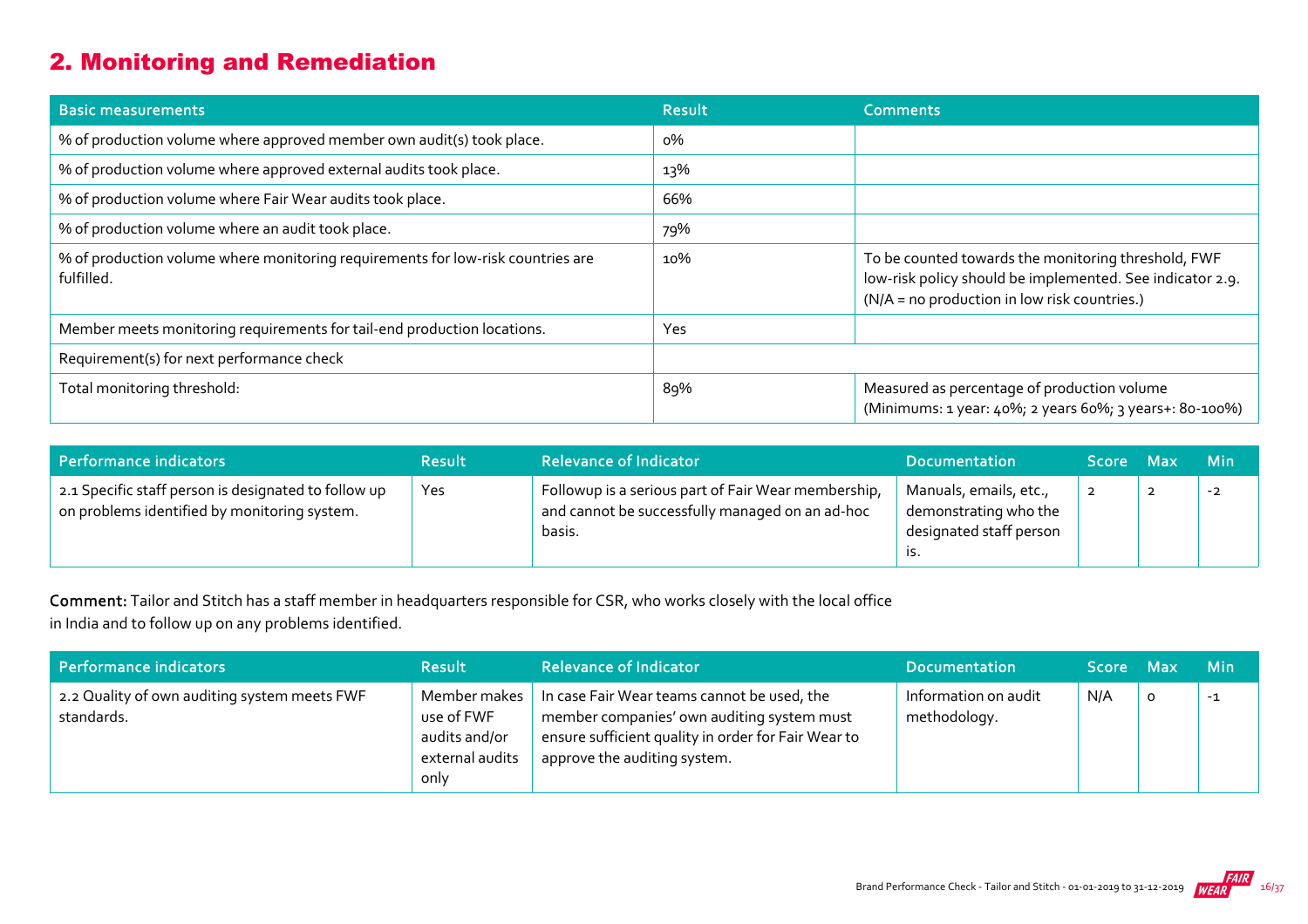| Performance indicators                                                                                                                                                                            | <b>Result</b> | <b>Relevance of Indicator</b>                                                                                                                                                                    | <b>Documentation</b>                                                                                                                      | Score Max | <b>Min</b> |
|---------------------------------------------------------------------------------------------------------------------------------------------------------------------------------------------------|---------------|--------------------------------------------------------------------------------------------------------------------------------------------------------------------------------------------------|-------------------------------------------------------------------------------------------------------------------------------------------|-----------|------------|
| 2.3 Audit Report and Corrective Action Plan (CAP)<br>findings are shared with factory and worker<br>representation where applicable. Improvement<br>timelines are established in a timely manner. | Yes           | 2 part indicator: Fair Wear audit reports were shared<br>and discussed with suppliers within two months of<br>audit receipt AND a reasonable time frame was<br>specified for resolving findings. | Corrective Action Plans,<br>emails; findings of<br>followup audits; brand<br>representative present<br>during audit exit<br>meeting, etc. |           | $-1$       |

Comment: Tailor and Stitch has shared the FWF audit reports and has set up timelines with the suppliers in a timely manner. The worker representative involved in the initial discussion about the follow up of the CAP.

| <b>Performance indicators</b>                                                                                               | <b>Result</b> | <b>Relevance of Indicator</b>                                                                                                                                  | <b>Documentation</b>                                                                                                                                                                                                                 | <b>Score</b> | <b>Max</b> | <b>Min</b> |
|-----------------------------------------------------------------------------------------------------------------------------|---------------|----------------------------------------------------------------------------------------------------------------------------------------------------------------|--------------------------------------------------------------------------------------------------------------------------------------------------------------------------------------------------------------------------------------|--------------|------------|------------|
| 2.4 Degree of progress towards resolution of<br>existing Corrective Action Plans and remediation of<br>identified problems. | <b>Basic</b>  | Fair Wear considers efforts to resolve CAPs to be<br>one of the most important things that member<br>companies can do towards improving working<br>conditions. | CAP-related<br>documentation<br>including status of<br>findings, documentation<br>of remediation and<br>follow up actions taken<br>by member. Reports of<br>quality assessments.<br>Evidence of<br>understanding relevant<br>issues. | 4            | 8          | $-2$       |

Comment: In 2019, Tailor and Stitch had three active Corrective Action Plans where shared with the factory and timelines were established together with factory management. It is noted that Tailor and Stitch was not able to commence follow up at one factory because of termination of the relationship, where the factory was acquired by Tailor and Stitch and converted facilities. The new facility was audited resulting in a CAP at the factory involved was owned by Tailor and Stitch. The worker representative was involved in addressing the CAP. The member showed extensive progress addressing the remediation of identified problems at their own factory. Tailor and Stitch was able to provide evidence of continuous communication with the suppliers and shared documents and photos showing the follow up on issues around the factory health and safety risks as well as communication policies within the factory. Tailor and Stitch still needs to further address issues around living wages, and working hours in which a fingerprint registration of hours worked was recommended.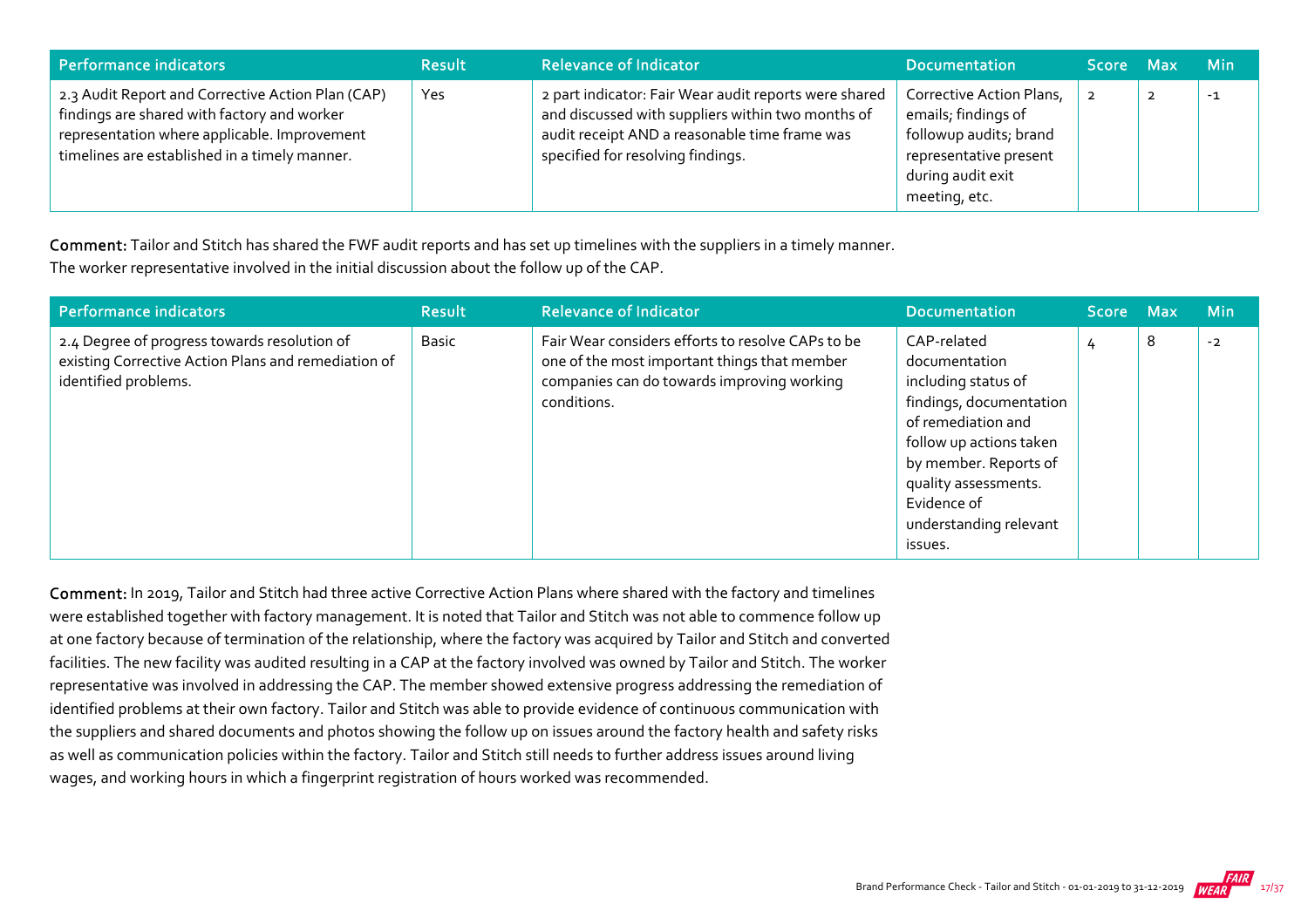Tailor and Stitch showed moderate followup at the other supplier, where there are still many open issues left to be addressed by the supplier. The local team based in India visits factories several times a year to raise awareness, discuss implementation and encourage factories to make improvements. The team discusses the changes that need to take place and was able to show evidence of the progress made through meeting notes, documents and photos of improvements within this factory.

Recommendation: Tailor and Stitch could consider organizing a joint training for their suppliers in India on wages and freedom of association, to ensure more commitment from the suppliers to remediate these more structural issues and facilitate peer to peer learning.

| Performance indicators                                                                                                                           | <b>Result</b> | <b>Relevance of Indicator</b>                                                                                                                                                                                                                      | <b>Documentation</b>                                                                                                           | Score Max |   | <b>Min</b> |
|--------------------------------------------------------------------------------------------------------------------------------------------------|---------------|----------------------------------------------------------------------------------------------------------------------------------------------------------------------------------------------------------------------------------------------------|--------------------------------------------------------------------------------------------------------------------------------|-----------|---|------------|
| 2.5 Percentage of production volume from<br>production locations that have been visited by the<br>member company in the previous financial year. | 97%           | Formal audits should be augmented by annual visits<br>by member company staff or local representatives.<br>They reinforce to production location managers that<br>member companies are serious about implementing<br>the Code of Labour Practices. | Member companies<br>should document all<br>production location<br>visits with at least the<br>date and name of the<br>visitor. | 4         | 4 | $\circ$    |

Comment: In 2019, Tailor and Stitch visited 97% of their Production locations were visited except one factory in India that produces small quantities. This factory was visited before production was placed and thereafter meetings with factory management took place in the Tailor and Stitch local office in India.

Recommendation: Regular visits should be made for production sites (including subcontractors and production locations in low-risk countries). Regular visits provide opportunities to discuss problems and corrective actions in the time period between formal audits. Fair Wear has developed a Health & Safety Guide that can be used during these visits.

| Performance indicators                                          | <b>Result</b>               | <b>Relevance of Indicator</b>                                                                                               | <b>Documentation</b>                                                                                    | <b>Score</b> | - Max | Min     |
|-----------------------------------------------------------------|-----------------------------|-----------------------------------------------------------------------------------------------------------------------------|---------------------------------------------------------------------------------------------------------|--------------|-------|---------|
| 2.6 Existing audit reports from other sources are<br>collected. | Yes and quality<br>assessed | Existing reports form a basis for understanding the<br>issues and strengths of a supplier, and reduces<br>duplicative work. | Audit reports are on file;<br>evidence of followup on<br>prior CAPs. Reports of<br>quality assessments. |              |       | $\circ$ |

Comment: In 2019, Tailor and Stitch collected one existing audit report and CAP from one of their new suppliers in India. Tailor and Stitch assessed the quality using the Fair Wear's quality assessment tool and was able to show the initial discussions of the issues addressed in the audit. Tailor and Stitch has not yet implemented the corrective actions.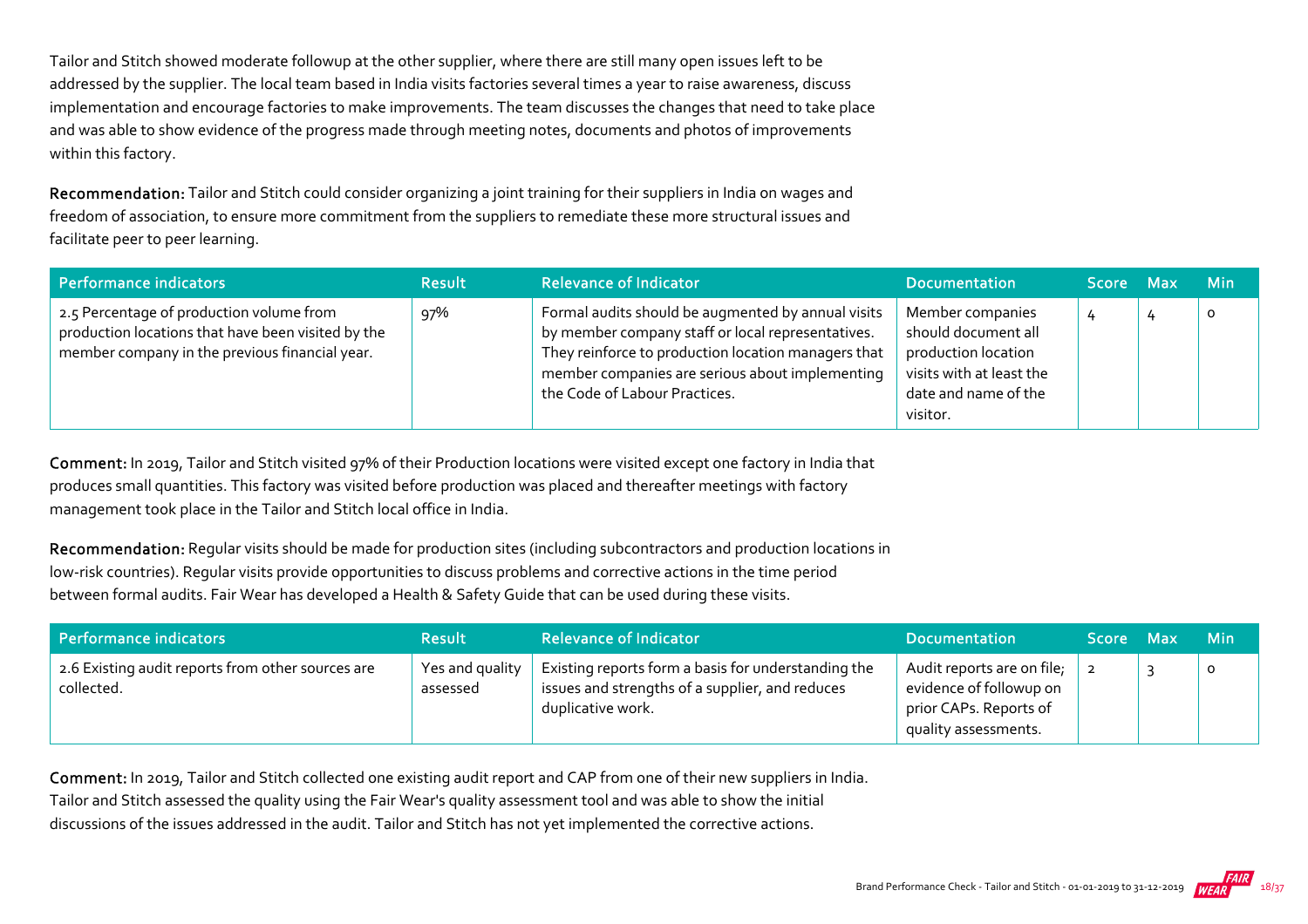| <b>Performance indicators</b>                                                                              | <b>Result</b>                                                                           | <b>Relevance of Indicator</b>                                                                                                                                                                                                                                                                                                                                                                              | <b>Documentation</b>                                                                                                                                                                                                                                                               | <b>Score</b>   | Max        | Min  |
|------------------------------------------------------------------------------------------------------------|-----------------------------------------------------------------------------------------|------------------------------------------------------------------------------------------------------------------------------------------------------------------------------------------------------------------------------------------------------------------------------------------------------------------------------------------------------------------------------------------------------------|------------------------------------------------------------------------------------------------------------------------------------------------------------------------------------------------------------------------------------------------------------------------------------|----------------|------------|------|
| 2.7 Compliance with FWF risk policies.                                                                     | Average score<br>depending on<br>the number of<br>applicable<br>policies and<br>results | Aside from regular monitoring and remediation<br>requirements under Fair Wear membership,<br>countries, specific areas within countries or specific<br>product groups may pose specific risks that require<br>additional steps to address and remediate those<br>risks. Fair Wear requires member companies to be<br>aware of those risks and implement policy<br>requirements as prescribed by Fair Wear. | Policy documents,<br>inspection reports,<br>evidence of cooperation<br>with other customers<br>sourcing at the same<br>factories, reports of<br>meetings with suppliers,<br>reports of additional<br>activities and/or<br>attendance lists as<br>mentioned in policy<br>documents. | $\overline{3}$ | 6          | $-2$ |
| Compliance with FWF enhanced monitoring<br>programme Bangladesh                                            | Policies are not<br>relevant to the<br>company's<br>supply chain                        |                                                                                                                                                                                                                                                                                                                                                                                                            |                                                                                                                                                                                                                                                                                    | N/A            | 6          | $-2$ |
| Compliance with FWF Myanmar policy                                                                         | Policies are not<br>relevant to the<br>company's<br>supply chain                        |                                                                                                                                                                                                                                                                                                                                                                                                            |                                                                                                                                                                                                                                                                                    | N/A            | $\sqrt{6}$ | $-2$ |
| Compliance with FWF guidance on abrasive blasting                                                          | Policies are not<br>relevant to the<br>company's<br>supply chain                        |                                                                                                                                                                                                                                                                                                                                                                                                            |                                                                                                                                                                                                                                                                                    | N/A            | 6          | $-2$ |
| Compliance with FWF guidance on risks related to<br>Turkish garment factories employing Syrian<br>refugees | Policies are not<br>relevant to the<br>company's<br>supply chain                        |                                                                                                                                                                                                                                                                                                                                                                                                            |                                                                                                                                                                                                                                                                                    | N/A            | 6          | $-2$ |
| Other risks specific to the member's supply chain<br>are addressed by its monitoring system                | Intermediate                                                                            |                                                                                                                                                                                                                                                                                                                                                                                                            |                                                                                                                                                                                                                                                                                    | 3              | 6          | $-2$ |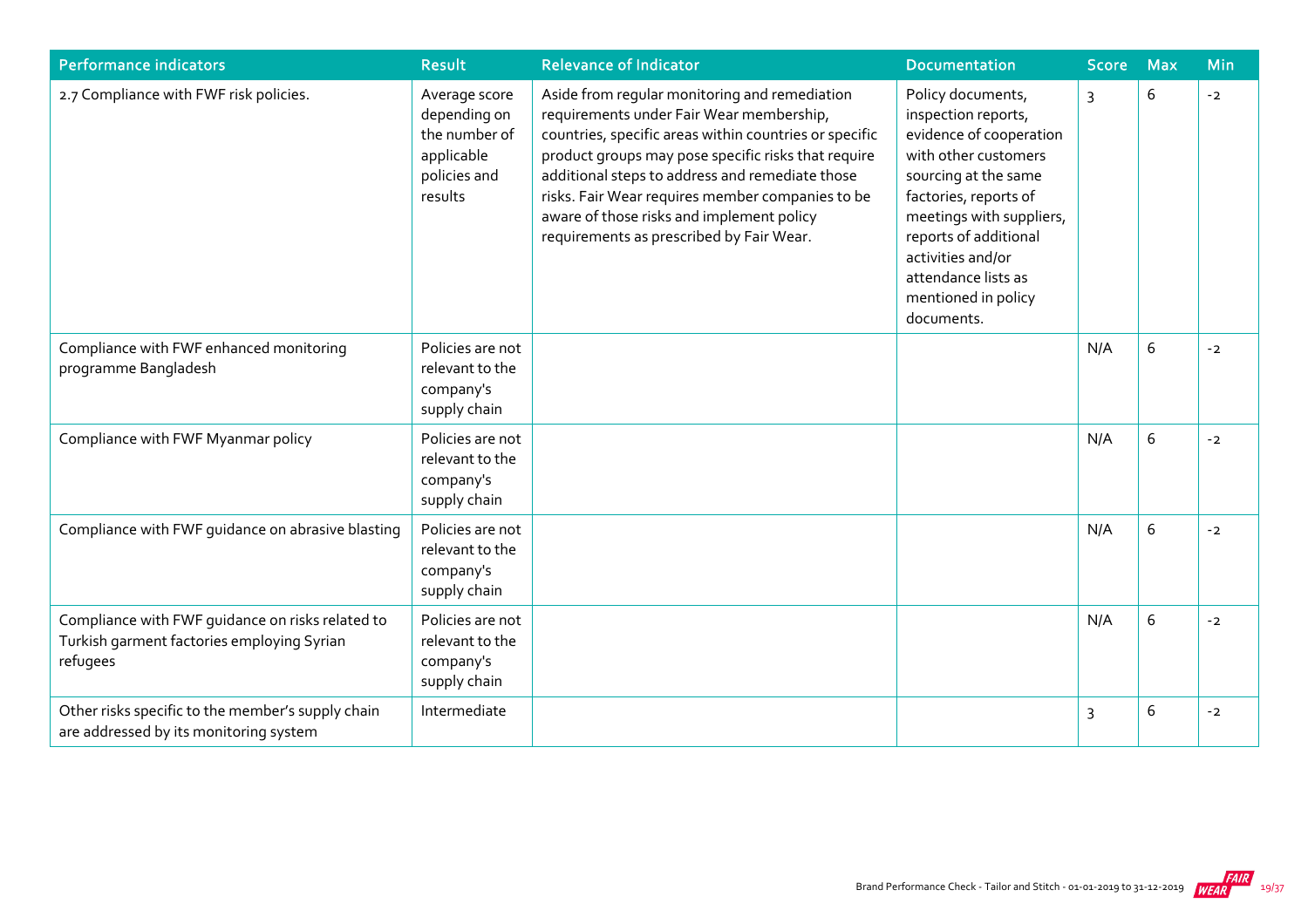Comment: In 2019, Tailor and Stitch sources in India, China and Portugal. India serves are their main country of production where 89% of production takes place and tailor and Stitch owns its own production facility. Tailor and Stitch has significant knowledge of the working environment in India, and has a second office with local staff member based in India who also share their extensive knowledge of the garment industry and high‐risk threats. Tailor and Stitch used the Fair Wear country study for India. Tailor and Stitch has placed strict quality checks as well as bi-monthly factory visits to suppliers by the team based in India, in order to mitigate risk for homeworkers. Furthermore, Tailor and Stitch has included a policy as part of their new code of conduct, in which the presence of all in‐house facilities to finish products, is a criterion for selecting production location. Homeworkers have been included under their subcontracting policy, where it is restricted unless otherwise discussed and agreed upon by both parties. Tailor and Stitch is also aware of the risk for Gender discrimination issues, however, has not yet referred to the Fair Wear Gender toolkit or encouraged their supplier to take part in genderspecific/anti‐harassment trainings.

In China, Tailor and Stitch made use of their existing knowledge of working there for a while, as a basis to gather more information as well as FWF country studies. Tailor and Stitch is aware of the risk for excessive overtime, freedom of association and issues around social insurances in China. Tailor and Stitch has had initial discussions with factory management about production risks within China, however, Tailor and Stitch is a very small client at the factory. Tailor and Stitch, therefore, works closely with another Fair Wear member to address concerns with factory management, since combined they have higher leverage at the supplier.

In Portugal, Tailor and Stitch is aware of production risks however supplier works predominantly with automated machinery, thus the risks to factory workers are limited. Nonetheless, Tailor and Stitch and discusses any potential risks that could arise in production.

Recommendation: Knowing the country-specific risks facilitates the starting point for discussing this with suppliers. Member companies can agree on additional commitments that are required to mitigate risks. Tailor and Stitch can provide additional measures for support and integrate that in the monitoring system.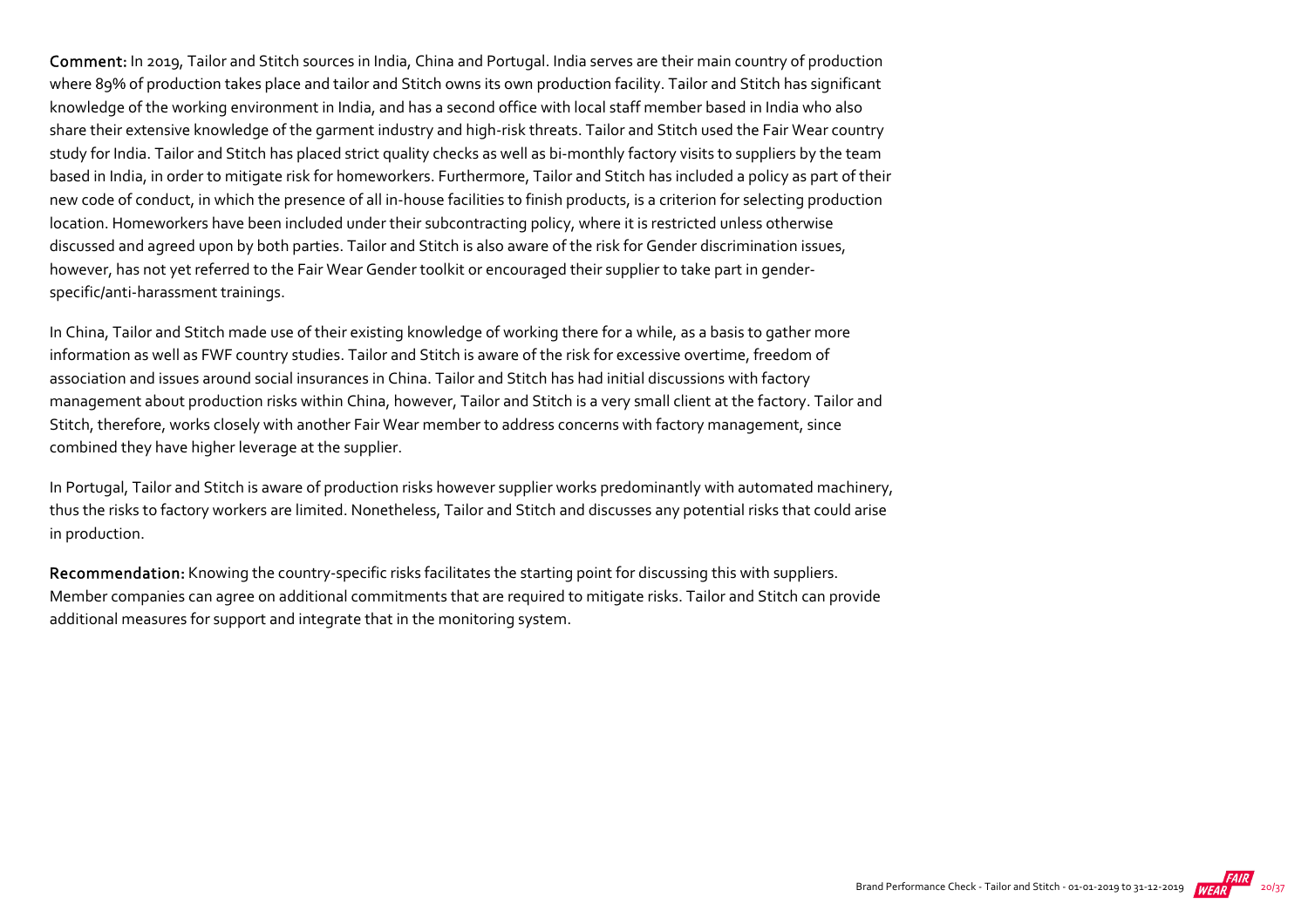| Performance indicators                                                                                                   | <b>Result</b>                                                                                                | <b>Relevance of Indicator</b>                                                                                                                                                                                                                       | <b>Documentation</b>                                             | 'Score Max |                | Min  |
|--------------------------------------------------------------------------------------------------------------------------|--------------------------------------------------------------------------------------------------------------|-----------------------------------------------------------------------------------------------------------------------------------------------------------------------------------------------------------------------------------------------------|------------------------------------------------------------------|------------|----------------|------|
| 2.8 Member company cooperates with other FWF<br>member companies in resolving corrective actions<br>at shared suppliers. | No CAPs<br>active, no<br>shared<br>production<br>locations or<br>refusal of other<br>company to<br>cooperate | Cooperation between customers increases leverage<br>and chances of successful outcomes. Cooperation<br>also reduces the chances of a factory having to<br>conduct multiple Corrective Action Plans about the<br>same issue with multiple customers. | Shared CAPs, evidence<br>of cooperation with<br>other customers. | N/A        | $\overline{2}$ | $-1$ |

| Performance indicators                                                                                        | <b>Result</b> | <b>Relevance of Indicator</b>                                                                                                                                                                                                                                                                    | <b>Documentation</b>                                                                                                                                          | Score Max | <b>Min</b> |
|---------------------------------------------------------------------------------------------------------------|---------------|--------------------------------------------------------------------------------------------------------------------------------------------------------------------------------------------------------------------------------------------------------------------------------------------------|---------------------------------------------------------------------------------------------------------------------------------------------------------------|-----------|------------|
| 2.9 Percentage of production volume where<br>monitoring requirements for low-risk countries are<br>fulfilled. | 100%          | Low-risk countries are determined by the presence<br>and proper functioning of institutions which can<br>quarantee compliance with national and<br>international standards and laws. Fair Wear has<br>defined minimum monitoring requirements for<br>production locations in low-risk countries. | Documentation of visits,<br>notification of suppliers<br>of Fair Wear<br>membership; posting of<br>worker information<br>sheets, completed<br>questionnaires. |           | o          |

| Performance indicators                                           | Result | <b>Relevance of Indicator</b> | <b>Documentation</b> | Score : | / Max | <b>Min</b> |
|------------------------------------------------------------------|--------|-------------------------------|----------------------|---------|-------|------------|
| Member undertakes additional activities to monitor<br>suppliers. | No     |                               |                      |         |       |            |

Comment: Tailor and Stitch fulfilled the monitoring requirements for its production volume in low‐risk countries. The production location in low‐risk country was visited; during visits suppliers were informed of FWF membership and completed CoLP questionnaires were returned before production orders were placed.

| Performance indicators                                                                                                                                                         | <b>Result</b> | <b>Relevance of Indicator</b>                                                                                                                                                            | <b>Documentation</b>                                                                               | Score Max | ⊟ Min   |
|--------------------------------------------------------------------------------------------------------------------------------------------------------------------------------|---------------|------------------------------------------------------------------------------------------------------------------------------------------------------------------------------------------|----------------------------------------------------------------------------------------------------|-----------|---------|
| 2.10 Extra bonus indicator: in case FWF member<br>company conducts full audits at tail-end production<br>locations (when the minimum required monitoring<br>threshold is met). | No.           | Fair Wear encourages its members to monitor 100%<br>of its production locations and rewards those<br>members who conduct full audits above the<br>minimum required monitoring threshold. | <b>Production location</b><br>information as provided<br>to Fair Wear and recent<br>Audit Reports. | N/A       | $\circ$ |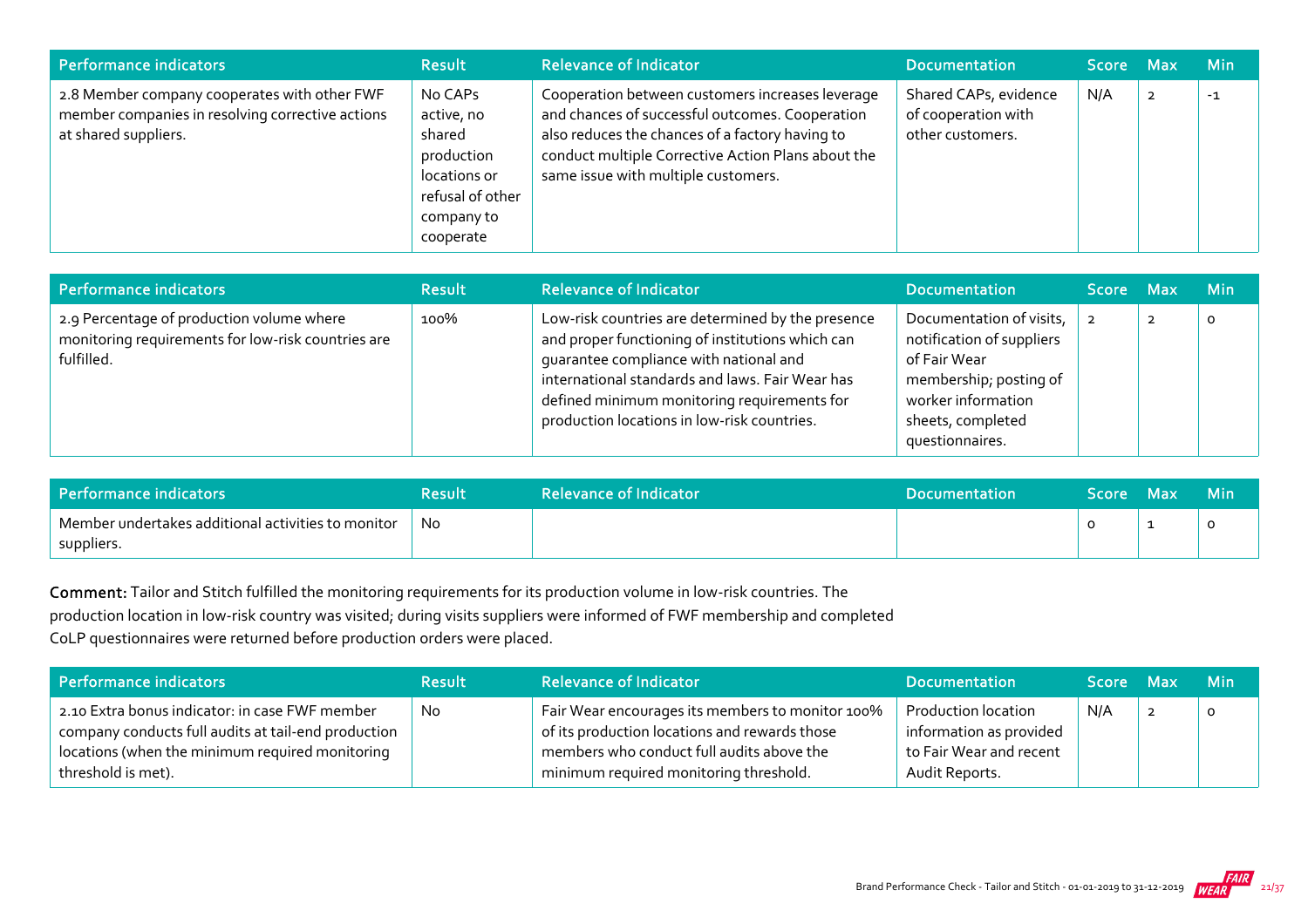| Performance indicators                                                                                           | <b>Result</b>                | <b>Relevance of Indicator</b>                                                                                                                                                                                                                    | <b>Documentation</b>           | <b>Score</b> | <b>Max</b>     | ⊟ Min   |
|------------------------------------------------------------------------------------------------------------------|------------------------------|--------------------------------------------------------------------------------------------------------------------------------------------------------------------------------------------------------------------------------------------------|--------------------------------|--------------|----------------|---------|
| 2.11 Questionnaire is sent and information is<br>collected from external brands resold by the<br>member company. | No external<br>brands resold | Fair Wear believes it is important for affiliates that<br>have a retail/wholesale arm to at least know if the<br>brands they resell are members of Fair Wear or a<br>similar organisation, and in which countries those<br>brands produce goods. | Questionnaires are on<br>file. | N/A          | $\overline{2}$ | $\circ$ |

| <b>Performance indicators</b>                                                                                                       | <b>Result</b>                | <b>Relevance of Indicator</b>                                                                                                                                                                                                            | <b>Documentation</b>                                                                                                                                                     | Score Max | <b>Min</b> |
|-------------------------------------------------------------------------------------------------------------------------------------|------------------------------|------------------------------------------------------------------------------------------------------------------------------------------------------------------------------------------------------------------------------------------|--------------------------------------------------------------------------------------------------------------------------------------------------------------------------|-----------|------------|
| 2.12 External brands resold by member companies<br>that are members of another credible initiative (% of<br>external sales volume). | No external<br>brands resold | Fair Wear believes members who resell products<br>should be rewarded for choosing to sell external<br>brands who also take their supply chain<br>responsibilities seriously and are open about in<br>which countries they produce goods. | External production data<br>in Fair Wear's<br>information<br>management system.<br>Documentation of sales<br>volumes of products<br>made by Fair Wear or<br>FLA members. | N/A       | O          |

| Performance indicators                                                     | <b>Result</b> | <b>Relevance of Indicator</b>                                                                                                                                                                  | <b>Documentation</b>                                        | Score Max | <b>Min</b> |
|----------------------------------------------------------------------------|---------------|------------------------------------------------------------------------------------------------------------------------------------------------------------------------------------------------|-------------------------------------------------------------|-----------|------------|
| 2.13 Questionnaire is sent and information is<br>collected from licensees. | No licensees  | Fair Wear believes it is important for member<br>companies to know if the licensee is committed to<br>the implementation of the same labour standards<br>and has a monitoring system in place. | Questionnaires are on<br>file. Contracts with<br>licensees. | N/A       |            |

# Monitoring and Remediation

Possible Points: 28

Earned Points: 19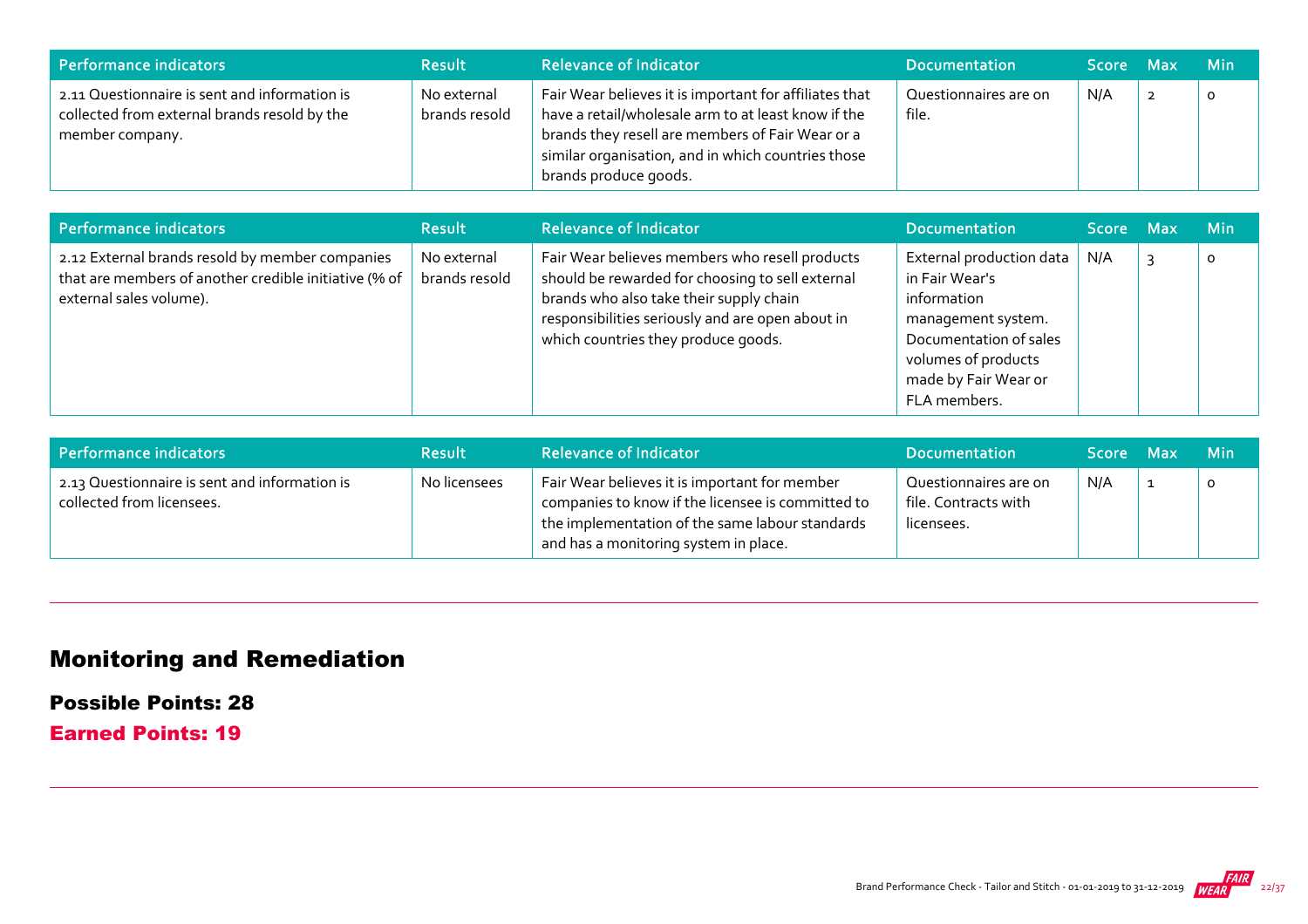# 3. Complaints Handling

| <b>Basic measurements</b>                                 | <b>Result</b> | <b>Comments</b>                                                                                                                                                        |
|-----------------------------------------------------------|---------------|------------------------------------------------------------------------------------------------------------------------------------------------------------------------|
| Number of worker complaints received since last check.    |               | At this point, FWF considers a high number of complaints<br>as a positive indicator, as it shows that workers are aware<br>of and making use of the complaints system. |
| Number of worker complaints in process of being resolved. |               |                                                                                                                                                                        |
| Number of worker complaints resolved since last check.    |               |                                                                                                                                                                        |

| Performance indicators                                                       | <b>Result</b> | <b>Relevance of Indicator</b>                                                                                    | <b>Documentation</b>                                                              | Score Max | <b>Min</b> |
|------------------------------------------------------------------------------|---------------|------------------------------------------------------------------------------------------------------------------|-----------------------------------------------------------------------------------|-----------|------------|
| 3.1 A specific employee has been designated to<br>address worker complaints. | No            | Followup is a serious part of Fair Wear membership,<br>and cannot be successfully managed on an ad-hoc<br>basis. | Manuals, emails, etc.,<br>demonstrating who the<br>designated staff person<br>IS. | $-1$      | $-1$       |

Comment: In 2019 Tailor and Stitch received a complaint during the transition of employees resulting in no responsible person for complaint follow for 3 months following the complaint. This was rectified toward the end of the year with the appointment of new responsible employee and the managing director as a backup contact.

Requirement: A specific member company staff person should be designated to address any complaints filed by factory workers.

| Performance indicators                                                                                          | <b>Result</b> | <b>Relevance of Indicator</b>                                                                                                                                                                                                                                                             | <b>Documentation</b>                                                                                 | Score Max | <b>Min</b> |
|-----------------------------------------------------------------------------------------------------------------|---------------|-------------------------------------------------------------------------------------------------------------------------------------------------------------------------------------------------------------------------------------------------------------------------------------------|------------------------------------------------------------------------------------------------------|-----------|------------|
| 3.2 Member company has informed factory<br>management and workers about the FWF CoLP and<br>complaints hotline. | Yes           | Informing both management and workers about the<br>Fair Wear Code of Labour Practices and complaints<br>hotline is a first step in alerting workers to their<br>rights. The Worker Information Sheet is a tool to do<br>this and should be visibly posted at all production<br>locations. | Photos by company<br>staff, audit reports,<br>checklists from<br>production location<br>visits, etc. | ∠         | $-2$       |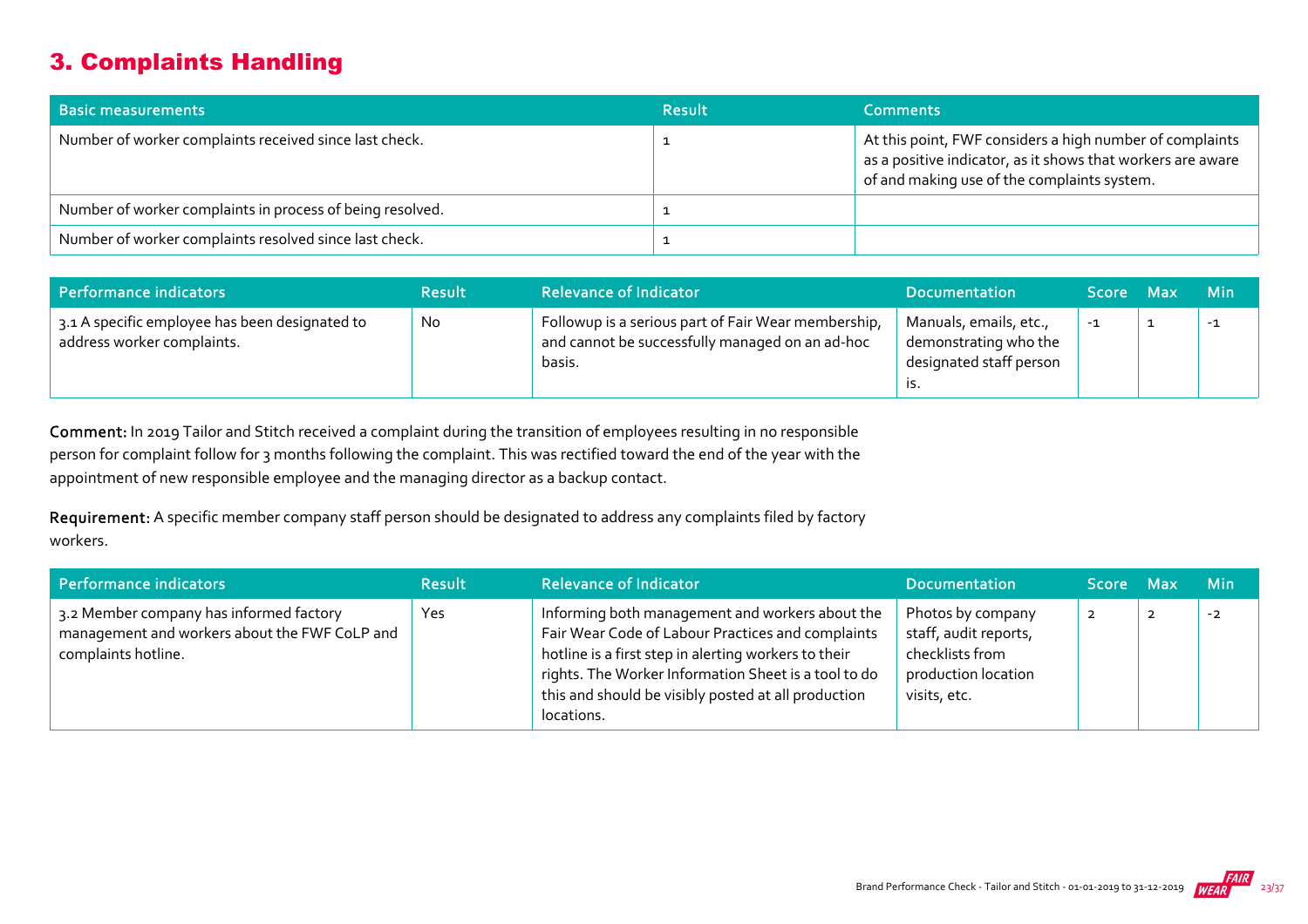Comment: An audit conducted at a Tailor and Stitch production location in 2019, revealed that the FWF CoLP was not displayed for the knowledge of the workers. This was right before the transition to a new production facility. Tailor and Stitch could demonstrate that the new production location had posted the Worker Information Sheets through photos of the production facility.

Recommendation: It is suggested to ask production locations to submit a photo of the posted Worker Information Sheet and to ask staff visiting a supplier to check if the documents are still posted as indicated on the obtained photo.

| Performance indicators                                                                                         | <b>Result</b> | <b>Relevance of Indicator</b>                                                                                                                                                                                                           | <b>Documentation</b>                                                                                                                                                                                     | Score Max |   | <b>Min</b> |
|----------------------------------------------------------------------------------------------------------------|---------------|-----------------------------------------------------------------------------------------------------------------------------------------------------------------------------------------------------------------------------------------|----------------------------------------------------------------------------------------------------------------------------------------------------------------------------------------------------------|-----------|---|------------|
| 3.3 Degree to which member company has actively<br>raised awareness of the FWF CoLP and complaints<br>hotline. | о%            | After informing workers and management of the Fair<br>Wear CoLP and the complaints hotline, additional<br>awareness raising and training is needed to ensure<br>sustainable improvements and structural worker-<br>management dialogue. | Training reports, Fair<br>Wear's data on factories<br>enrolled in the WEP<br>basic module. For<br>alternative training<br>activities: curriculum,<br>training content,<br>participation and<br>outcomes. | $\circ$   | 6 | 0          |

Comment: In 2019, Tailor and Stitch did not initiate the FWF's Workplace Education Programme (WEP) training at any of their suppliers.

Requirement: Fair Wear requires members to actively raise awareness about the Fair Wear Code of Labour Practices and Fair Wear complaint hotline. Tailor and Stitch should ensure good quality systematic training of workers and management on these topics. To this end, members can either use Fair Wear's Workplace Education Programme (WEP) basic module or implement training related to the Fair Wear CoLP and complaint hotline through service providers or brand staff. Fair Wear's guidance on training quality standards is available on the Member Hub.

| Performance indicators                                                                                                            | <b>Result</b> | <b>Relevance of Indicator</b>                                                                                                                                                       | <b>Documentation</b>                                                                                               | Score Max |          | — Min |
|-----------------------------------------------------------------------------------------------------------------------------------|---------------|-------------------------------------------------------------------------------------------------------------------------------------------------------------------------------------|--------------------------------------------------------------------------------------------------------------------|-----------|----------|-------|
| 3.4 All complaints received from production location<br>workers are addressed in accordance with the FWF<br>Complaints Procedure. | Yes           | Providing access to remedy when problems arise is a<br>key element of responsible supply chain<br>management. Member company involvement is<br>often essential to resolving issues. | Documentation that<br>member company has<br>completed all required<br>steps in the complaints<br>handling process. |           | <b>U</b> | -2    |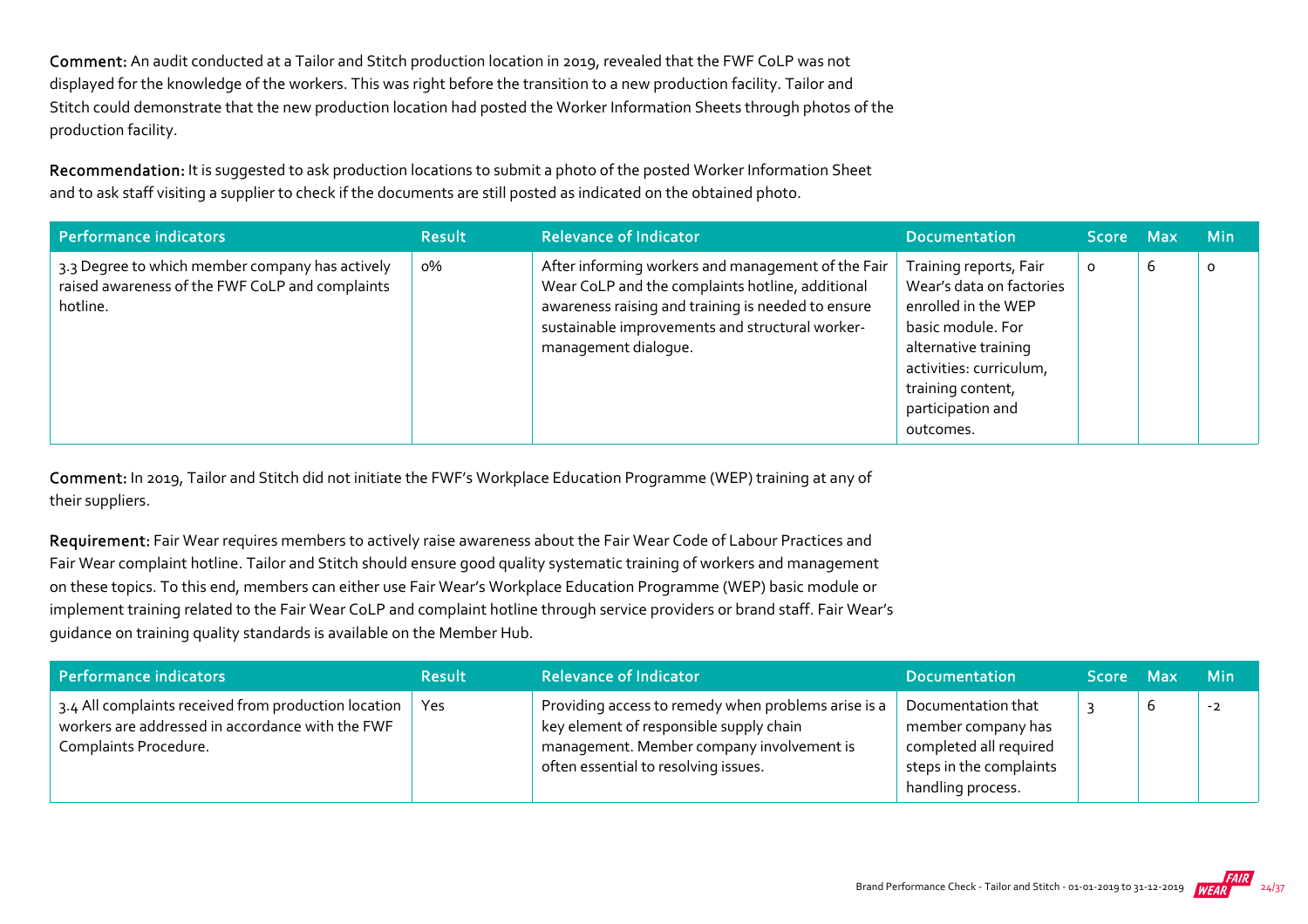Comment: Tailor and Stitch received one complaint in 2019, from a complainant who works at the factory owned by Tailor and Stitch. This complaint took place during the transition of CSR staff, thus was not dealt in a timely manner. The complaint was regarding reasonable working hours and wages, and freely chosen employment. Once the new complaint responsible manager was in place, Tailor and Stitch was able to follow up and address the complaint in accordance with the FWF Complaints Procedure. With the help of the local staff based in India, Tailor and Stitch followed up with the factory onsight management and resolved the issue. A verification audit conducted in December 2019 showed that the individual complaint points as highlighted in the claim of the complainant have been successfully resolved.

Recommendation: It is recommended to uncover the root causes of complaints and prevent them from recurring. When appropriate, the investigation includes incidents at other factories.

| Performance indicators                                                                       | <b>Result</b>                                                  | <b>Relevance of Indicator</b>                                                                                                                                                                             | <b>Documentation</b>                                                                  | Score Max |   | <b>Min</b> |
|----------------------------------------------------------------------------------------------|----------------------------------------------------------------|-----------------------------------------------------------------------------------------------------------------------------------------------------------------------------------------------------------|---------------------------------------------------------------------------------------|-----------|---|------------|
| 3.5 Cooperation with other customers in addressing<br>worker complaints at shared suppliers. | No complaints<br>or cooperation<br>not possible /<br>necessary | Because most production locations supply several<br>customers with products, involvement of other<br>customers by the Fair Wear member company can<br>be critical in resolving a complaint at a supplier. | Documentation of joint<br>efforts, e.g. emails,<br>sharing of complaint<br>data, etc. | N/A       | ▴ | $\circ$    |

Comment: No complaints received at shared suppliers.

## Complaints Handling

#### Possible Points: 15

Earned Points: 4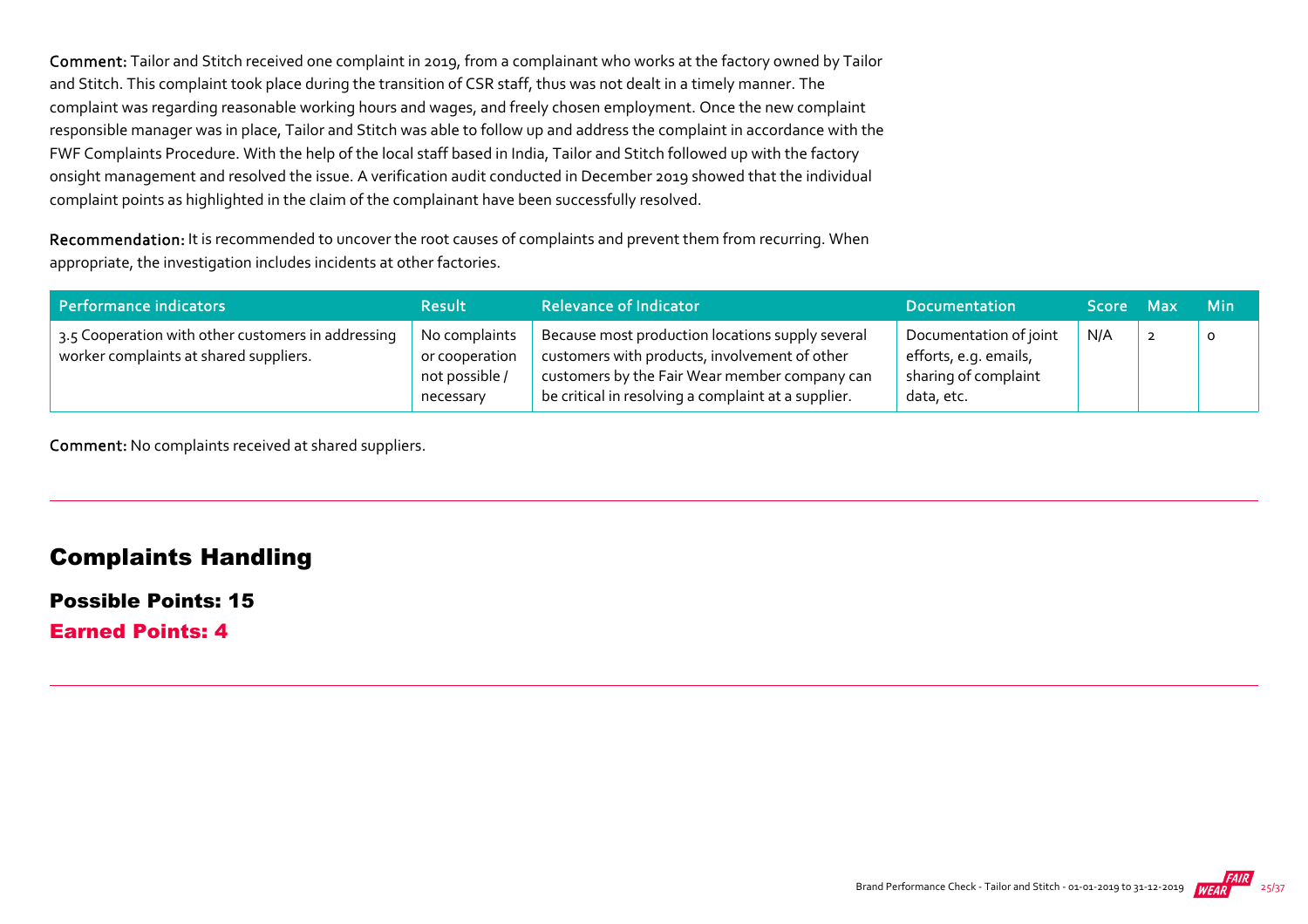# 4. Training and Capacity Building

| Performance indicators                                               | <b>Result</b> | <b>Relevance of Indicator</b>                                                                                                                                                                                                            | <b>Documentation</b>                                     | Score Max | <b>Min</b> |
|----------------------------------------------------------------------|---------------|------------------------------------------------------------------------------------------------------------------------------------------------------------------------------------------------------------------------------------------|----------------------------------------------------------|-----------|------------|
| 4.1 All staff at member company are made aware of<br>FWF membership. | Yes           | Preventing and remediating problems often requires<br>the involvement of many different departments;<br>making all staff aware of Fair Wear membership<br>requirements helps to support cross-departmental<br>collaboration when needed. | Emails, trainings,<br>presentation,<br>newsletters, etc. |           | O          |

Comment: Tailor and Stitch is a relatively small company where information is easily shared among relevant staff therefore all staff are aware of FWF membership. This is done via weekly meetings together with the team based in India, who skype into the meetings.

| Performance indicators                                                              | <b>Result</b> | <b>Relevance of Indicator</b>                                                                                                                                                           | <b>Documentation</b>                                                                         | Score Max | <b>Min</b> |
|-------------------------------------------------------------------------------------|---------------|-----------------------------------------------------------------------------------------------------------------------------------------------------------------------------------------|----------------------------------------------------------------------------------------------|-----------|------------|
| 4.2 All staff in direct contact with suppliers are<br>informed of FWF requirements. | Yes           | Sourcing, purchasing and CSR staff at a minimum<br>should possess the knowledge necessary to<br>implement Fair Wear requirements and advocate for<br>change within their organisations. | Fair Wear Seminars or<br>equivalent trainings<br>provided; presentations,<br>curricula, etc. |           | $-1$       |

Comment: Tailor and Stitch is a relatively small company, where CSR and sustainability fall under the production team, with one CSR lead. All other staff members in direct contact with suppliers are informed of FWF requirements during meetings.

| Performance indicators                                                                    | <b>Result</b>                                       | <b>Relevance of Indicator</b>                                                                                                                                                                        | <b>Documentation</b>                                                                 | Score Max |                | <b>Min</b> |
|-------------------------------------------------------------------------------------------|-----------------------------------------------------|------------------------------------------------------------------------------------------------------------------------------------------------------------------------------------------------------|--------------------------------------------------------------------------------------|-----------|----------------|------------|
| 4.3 All sourcing contractors/agents are informed<br>about FWF's Code of Labour Practices. | Member does not<br><b>use</b><br>agents/contractors | Agents have the potential to either support or<br>disrupt CoLP implementation. It is the<br>responsibility of member company to ensure<br>agents actively support the implementation of<br>the CoLP. | Correspondence with<br>agents, trainings for<br>agents, Fair Wear audit<br>findings. | N/A       | $\overline{2}$ |            |

Comment: Tailor and Stitch does not use any agents or contractors.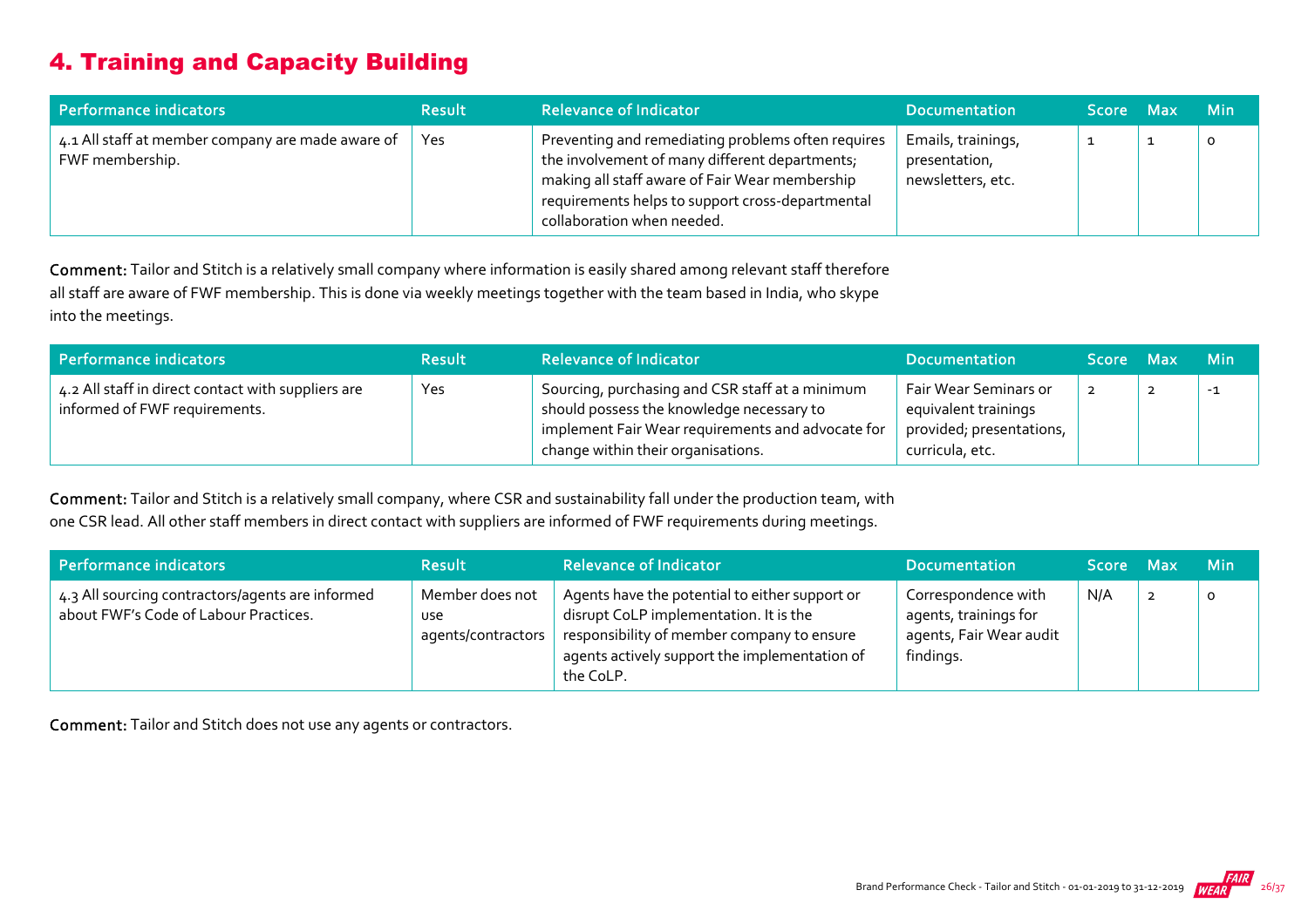| Performance indicators                                                                                                | <b>Result</b> | <b>Relevance of Indicator</b>                                                                                                                                                                                                                                                           | <b>Documentation</b>                                                                                                                                                                                    | Score Max |   | <b>Min</b> |
|-----------------------------------------------------------------------------------------------------------------------|---------------|-----------------------------------------------------------------------------------------------------------------------------------------------------------------------------------------------------------------------------------------------------------------------------------------|---------------------------------------------------------------------------------------------------------------------------------------------------------------------------------------------------------|-----------|---|------------|
| 4.4 Factory participation in training programmes<br>that support transformative processes related to<br>human rights. | о%            | Complex human rights issues such as freedom of<br>association or gender-based violence require more<br>in-depth trainings that support factory-level<br>transformative processes. Fair Wear has developed<br>several modules, however, other (member-led)<br>programmes may also count. | Training reports, Fair<br>Wear's data on factories<br>enrolled in training<br>programmes. For<br>alternative training<br>activities: curriculum,<br>training content,<br>participation and<br>outcomes. | O         | ь | 0          |

Comment: In 2019, Tailor and Stitch acquired a factory and prioritized getting it up to higher compliance standards. Tailor and Stitch facilitated the participation of factory management at the India Supplier seminar held by Fair Wear. Tailor and Stitch did not initiate any training programmes that support transformative processes related to human rights at any of their suppliers.

Recommendation: Fair Wear recommends Tailor and Stitch to implement training programmes that support factory-level transformation such as establishing functional internal grievance mechanisms, improving worker‐management dialogue and communication skills or addressing gender-based violence. Training assessed under this indicator should go beyond raising awareness and focus on behavioural and structural change to improve working conditions. To this end, Tailor and Stitch can make use of Fair Wear's WEP Communication or Violence and Harassment Prevention modules or implement advanced training through external training providers or brand staff. Non-Fair Wear training must follow the standards outlined in Fair Wear's guidance and checklist available on the Member Hub.

| Performance indicators                                                       | <b>Result</b>                                                                                                   | <b>Relevance of Indicator</b>                                                                                                                         | <b>Documentation</b>                                                                                                                                                                           | Score Max |                | <b>Min</b> |
|------------------------------------------------------------------------------|-----------------------------------------------------------------------------------------------------------------|-------------------------------------------------------------------------------------------------------------------------------------------------------|------------------------------------------------------------------------------------------------------------------------------------------------------------------------------------------------|-----------|----------------|------------|
| 4.5 Degree to which member company follows up<br>after a training programme. | No training<br>programmes<br>have been<br>conducted or<br>member<br>produces solely<br>in low-risk<br>countries | After factory-level training programmes,<br>complementary activities such as remediation and<br>changes on brand level will achieve a lasting impact. | Documentation of<br>discussions with factory<br>management and<br>worker representatives,<br>minutes of regular<br>worker-management<br>dialogue meetings or<br>anti-harassment<br>committees. | N/A       | $\overline{2}$ | $\circ$    |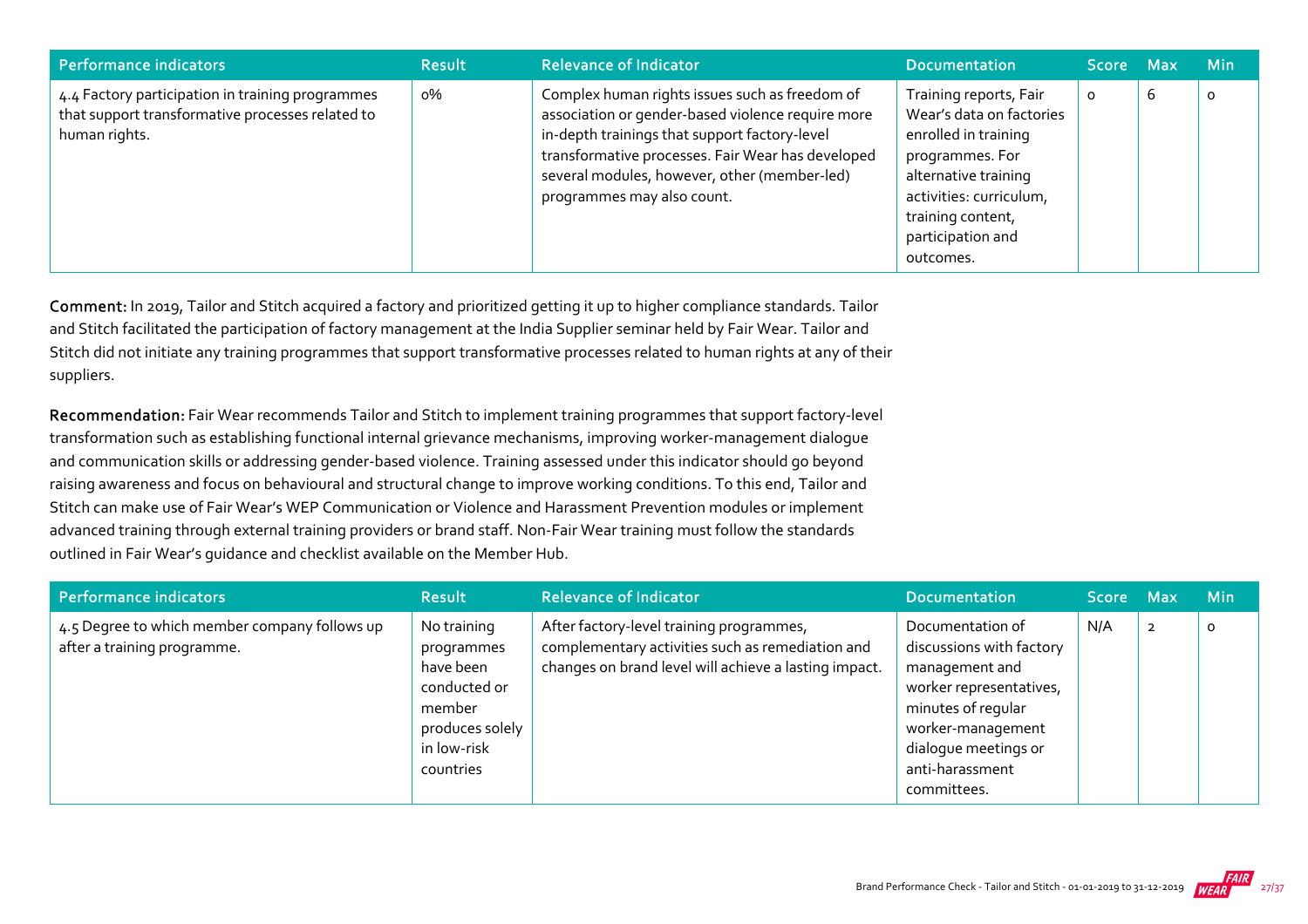# Training and Capacity Building

Possible Points: 9

Earned Points: 3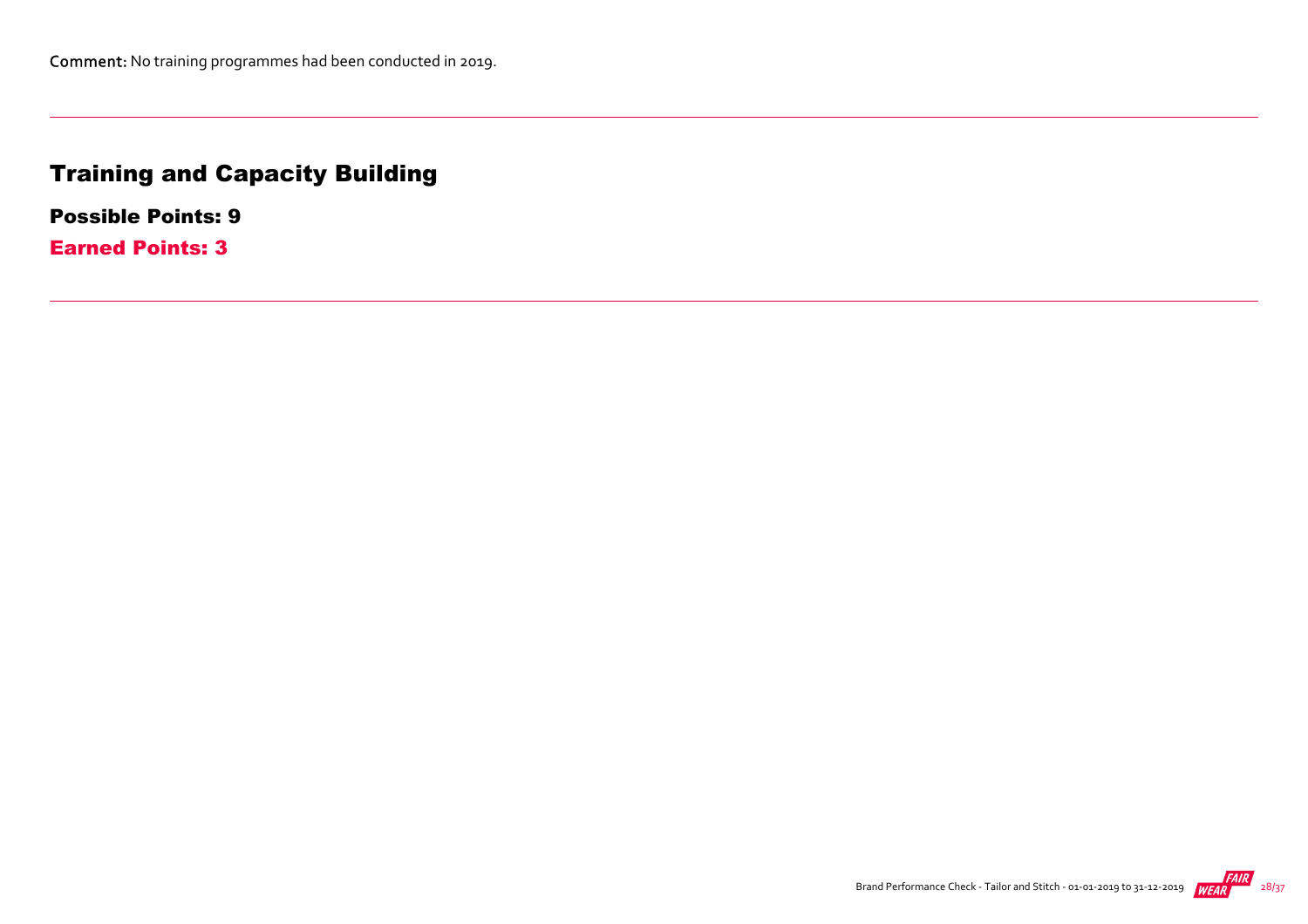## 5. Information Management

| Performance indicators                                       | <b>Result</b> | <b>Relevance of Indicator</b>                                                                                     | <b>Documentation</b>                                                                                                                                                                                                          | Score Max |   | <b>Min</b> |
|--------------------------------------------------------------|---------------|-------------------------------------------------------------------------------------------------------------------|-------------------------------------------------------------------------------------------------------------------------------------------------------------------------------------------------------------------------------|-----------|---|------------|
| 5.1 Level of effort to identify all production<br>locations. | Advanced      | Any improvements to supply chains require member<br>companies to first know all of their production<br>locations. | Supplier information<br>provided by member<br>company. Financial<br>records of previous<br>financial year.<br>Documented efforts by<br>member company to<br>update supplier<br>information from its<br>monitoring activities. | b         | 6 | $-2$       |

Comment: Tailor and Stitch has a local office based in India that is responsible for visiting all production locations in the country monthly to observe the progress of production, this intervention is aimed at preventing subcontracting. The Portuguese production location is visited annually. Whilst in China, Tailor and Stitch works together with another Fair Wear member as part of a shared due diligence approach.

Tailor and Stitch uses Fair Wear supplier questionnaires and audits to find out whether the factory uses other production facilities, however Tailor and Stitch has signed agreements with suppliers that unauthorised subcontracting is not allowed. Tailor and Stitch observes factory capacity and in‐house facilities to assure elements of garment do not need to be outsourced to be produced.

| Performance indicators                                                                                                              | <b>Result</b> | <b>Relevance of Indicator</b>                                                                                                                                                       | <b>Documentation</b>                                                                                                                   | Score Max | <b>Min</b> |
|-------------------------------------------------------------------------------------------------------------------------------------|---------------|-------------------------------------------------------------------------------------------------------------------------------------------------------------------------------------|----------------------------------------------------------------------------------------------------------------------------------------|-----------|------------|
| 5.2 CSR and other relevant staff actively share<br>information with each other about working<br>conditions at production locations. | Yes           | CSR, purchasing and other staff who interact with<br>suppliers need to be able to share information in<br>order to establish a coherent and effective strategy<br>for improvements. | Internal information<br>system; status CAPs,<br>reports of meetings of<br>purchasing/CSR;<br>systematic way of<br>storing information. |           | $-1$       |

Comment: Tailor and Stitch's team is fairly small and they share information on conditions at production locations regularly, via meetings and shared emails. After a factory visit staff is informed about the working conditions situation in the factory in a visit report.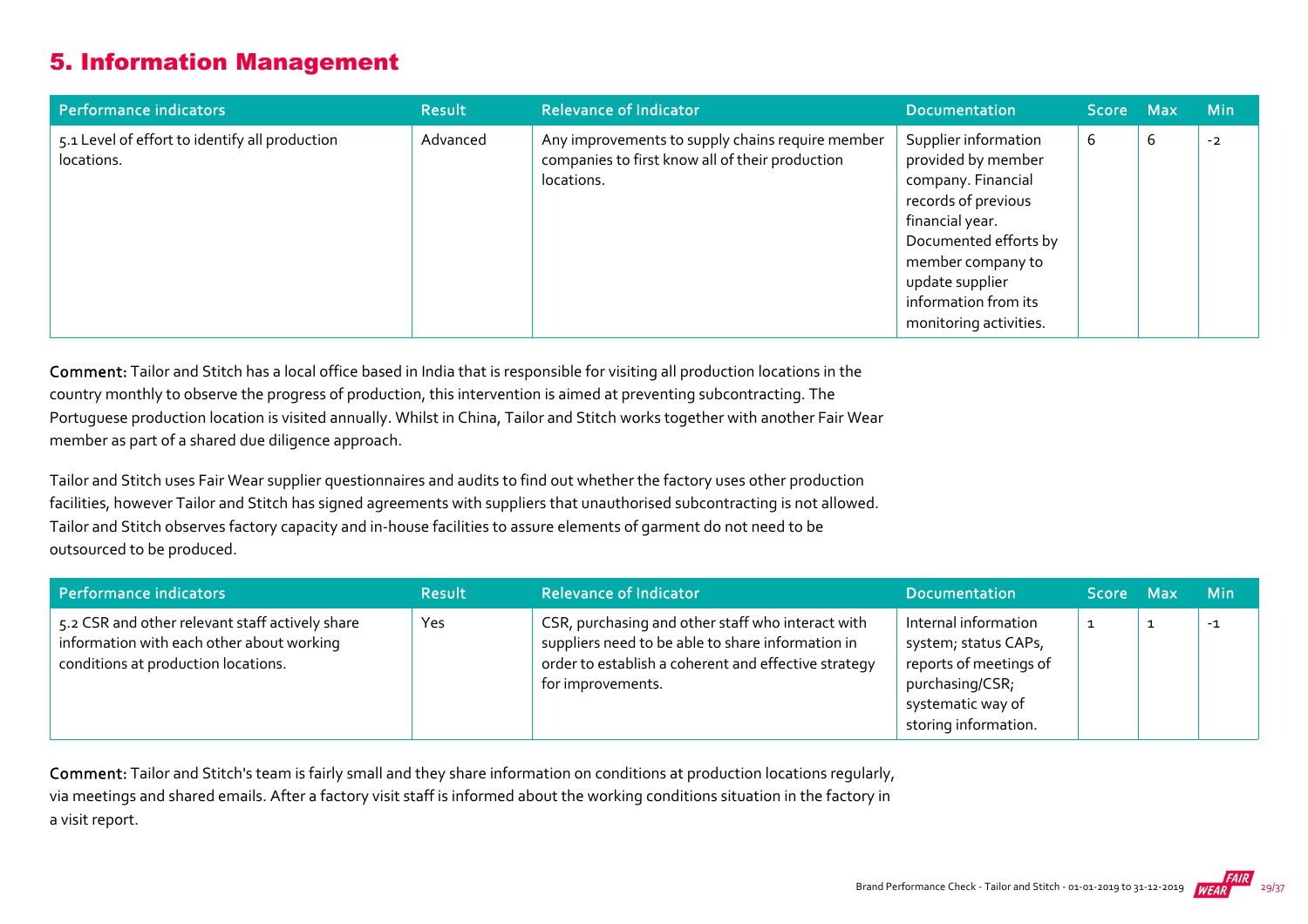# Information Management

Possible Points: 7

Earned Points: 7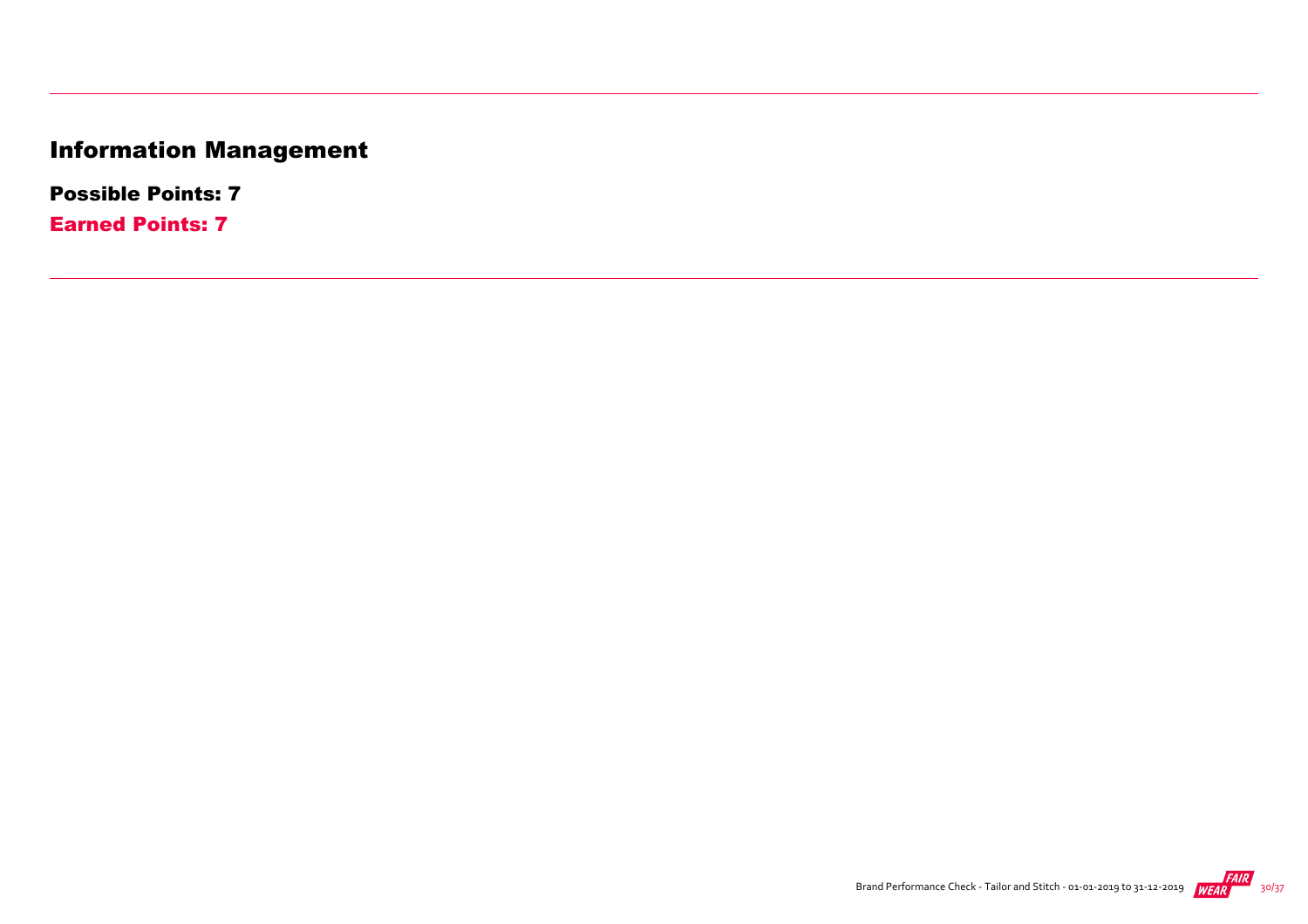# 6. Transparency

| Performance indicators                                                     | <b>Result</b>                                                                                | <b>Relevance of Indicator</b>                                                                                                                                                                                                                                                                                                                   | <b>Documentation</b>                                                                                                                        | Score Max | <b>Min</b> |
|----------------------------------------------------------------------------|----------------------------------------------------------------------------------------------|-------------------------------------------------------------------------------------------------------------------------------------------------------------------------------------------------------------------------------------------------------------------------------------------------------------------------------------------------|---------------------------------------------------------------------------------------------------------------------------------------------|-----------|------------|
| 6.1 Degree of member company compliance with<br>FWF Communications Policy. | Minimum<br>communications<br>requirements<br>are met AND no<br>significant<br>problems found | Fair Wear's communications policy exists to ensure<br>transparency for consumers and stakeholders, and<br>to ensure that member communications about Fair<br>Wear are accurate. Members will be held<br>accountable for their own communications as well<br>as the communications behaviour of 3rd-party<br>retailers, resellers and customers. | Fair Wear membership<br>is communicated on<br>member's website;<br>other communications<br>in line with Fair Wear<br>communications policy. |           | -2         |

Comment: Tailor and Stitch's publishes information about Fair Wear Foundation and its membership commitments on its website. All communication is in line with Fair Wear communications policy.

| Performance indicators                                          | <b>Result</b>                                                                                                                          | <b>Relevance of Indicator</b>                                                                                                     | <b>Documentation</b>                                                                                                                             | Score Max |                | <b>Min</b> |
|-----------------------------------------------------------------|----------------------------------------------------------------------------------------------------------------------------------------|-----------------------------------------------------------------------------------------------------------------------------------|--------------------------------------------------------------------------------------------------------------------------------------------------|-----------|----------------|------------|
| 6.2 Member company engages in advanced<br>reporting activities. | Published<br><b>Brand</b><br>Performance<br>Checks, audit<br>reports, and/or<br>other efforts<br>lead to<br>increased<br>transparency. | Good reporting by members helps to ensure the<br>transparency of Fair Wear's work and shares best<br>practices with the industry. | Member company<br>publishes one or more of<br>the following on their<br>website: Brand<br>Performance Check,<br>Audit Reports, Supplier<br>List. |           | $\overline{2}$ | 0          |

Comment: Tailor and Stitch publishes it's Brand Performance Checks online. Tailor and Stitch is having internal discussions about disclosing their supplier list, however, still has concerns over competitors having direct access to their suppliers.

Recommendation: Fair Wear recommends Tailor and Stitch to publish one or more of the following reports on its website: audit reports or supplier information. Good reporting by members helps to ensure the transparency of the member and Fair Wear's work.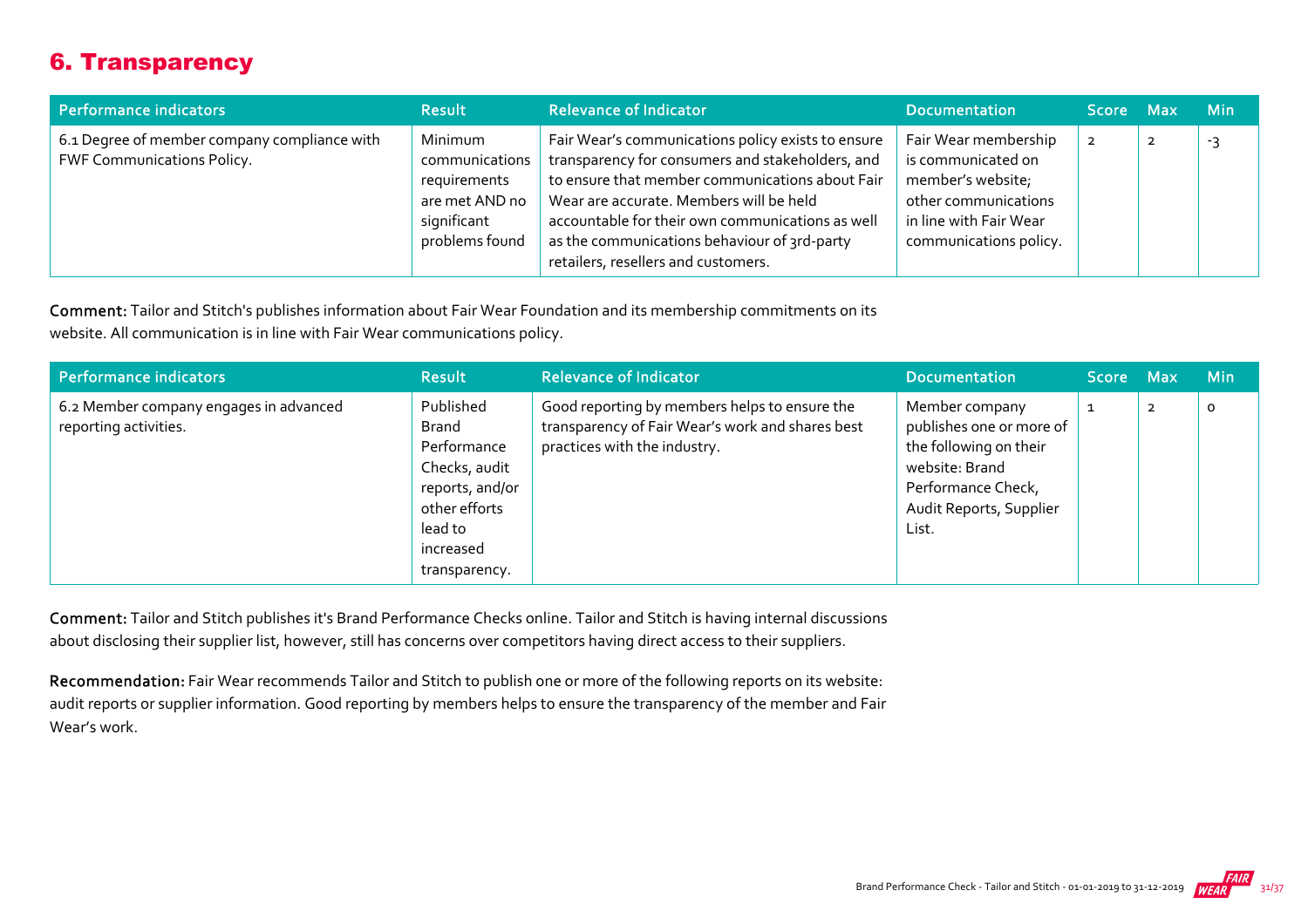| Performance indicators                                                                 | <b>Result</b>                                                                                      | <b>Relevance of Indicator</b>                                                                                                                                                                                                                           | <b>Documentation</b>                                                       | Score Max      | <b>Min</b> |
|----------------------------------------------------------------------------------------|----------------------------------------------------------------------------------------------------|---------------------------------------------------------------------------------------------------------------------------------------------------------------------------------------------------------------------------------------------------------|----------------------------------------------------------------------------|----------------|------------|
| 6.3 Social Report is submitted to FWF and is<br>published on member company's website. | Complete and<br>accurate report<br>submitted to<br>FWF AND<br>published on<br>member's<br>website. | The social report is an important tool for members to<br>transparently share their efforts with stakeholders.<br>Member companies should not make any claims in<br>their social report that do not correspond with Fair<br>Wear's communication policy. | Social report that is in<br>line with Fair Wear's<br>communication policy. | $\overline{2}$ | $-1$       |

Comment: Tailor and Stitch have completed and submitted the social report and published on their website.

# **Transparency**

## Possible Points: 6

Earned Points: 5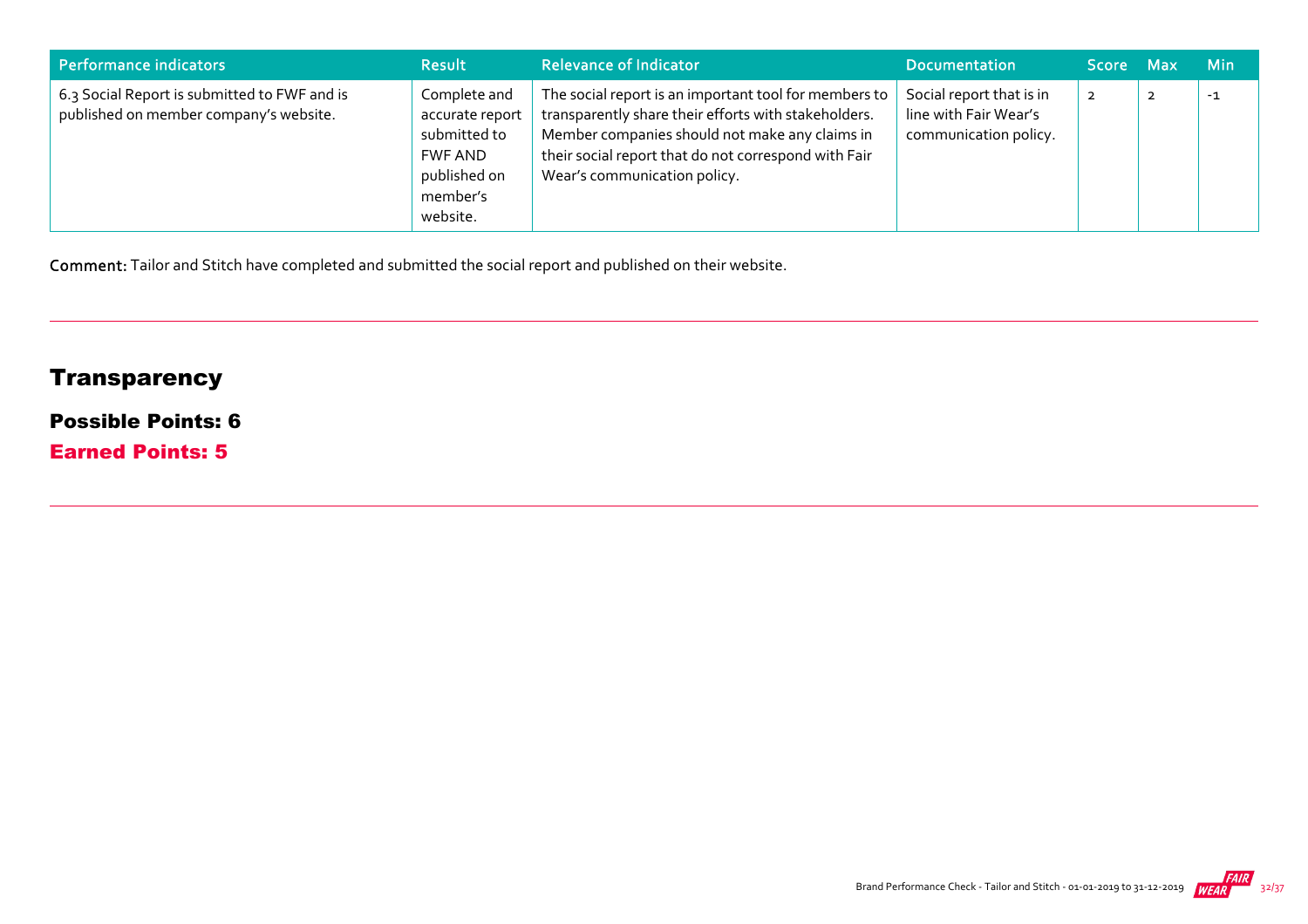# 7. Evaluation

| Performance indicators                                                                               | <b>Result</b> | <b>Relevance of Indicator</b>                                                                                                         | <b>Documentation</b>                                       | Score Max |   | – Min |
|------------------------------------------------------------------------------------------------------|---------------|---------------------------------------------------------------------------------------------------------------------------------------|------------------------------------------------------------|-----------|---|-------|
| 7.1 Systemic annual evaluation of FWF membership<br>is conducted with involvement of top management. | Yes           | An annual evaluation involving top management<br>ensures that Fair Wear policies are integrated into<br>the structure of the company. | Meeting minutes, verbal<br>reporting, Powerpoints,<br>etc. |           | ▴ |       |

Comment: Tailor and Stitch evaluates FWF membership throughout the year, by management as well as production team including the person responsible for CSR.

| Performance indicators                                                                                                           | <b>Result</b> | <b>Relevance of Indicator</b>                                                                                                                                                                                                               | <b>Documentation</b>                                                                                                                          | Score Max | <b>Min</b> |
|----------------------------------------------------------------------------------------------------------------------------------|---------------|---------------------------------------------------------------------------------------------------------------------------------------------------------------------------------------------------------------------------------------------|-----------------------------------------------------------------------------------------------------------------------------------------------|-----------|------------|
| 7.2 Level of action/progress made on required<br>changes from previous Brand Performance Check<br>implemented by member company. | 25%           | In each Brand Performance Check report, Fair Wear<br>may include requirements for changes to<br>management practices. Progress on achieving these<br>requirements is an important part of Fair Wear<br>membership and its process approach. | Member company<br>should show<br>documentation related<br>to the specific<br>requirements made in<br>the previous Brand<br>Performance Check. | ∠         | $-2$       |

Comment: Tailor and Stitch received four requirements from the previous performance check, where only one was addressed to a certain extent in the financial year 2019. Tailor and Stitch was required to assess and respond to root causes for wages that are lower than living wages in production locations. Tailor and Stitch conducted an assessment through an external consultant to get insight into wage distribution as well as the pricing breakdown and link to regional living wages. Tailor and Stitch has made the first steps to get information and insight into the root causes before they can start addressing them together with the factory management.

Tailor and Stitch had two other wage‐related requirements, the first one required the member company to determines and finances wage increases which has currently been increased based on annual inflation however Tailor and Stitch has not yet systematically integrated the wage increases into a company pricing policy. Whilst the second requirement involved the payment of the share of the target wage. Tailor and Stitch has not yet paid its share of the target wage.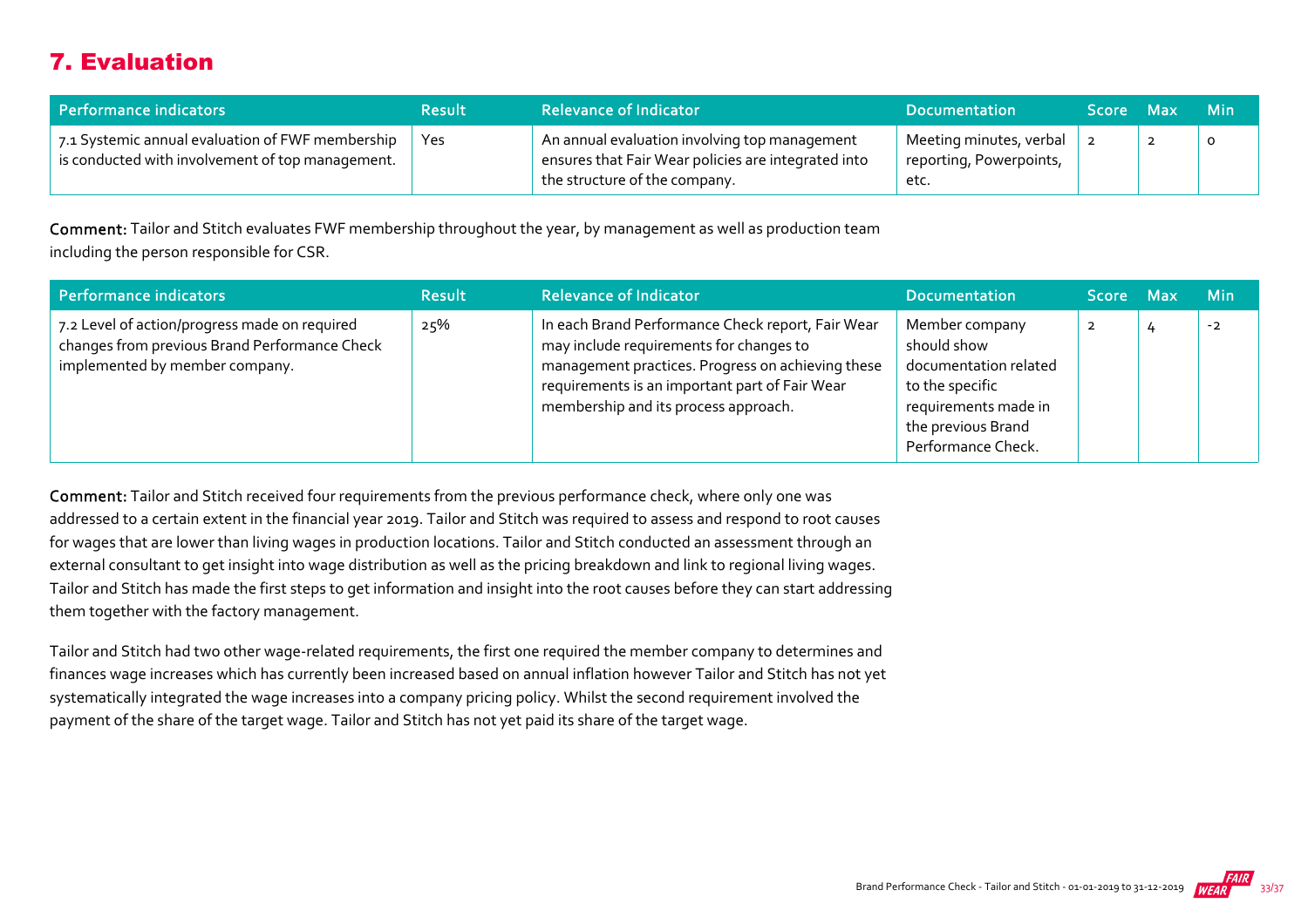Finally, Tailor and Stitch was required to make sure that all suppliers and their workers are systematically informed about FWF and the implementation of the Code of Labour Practices. This can be done via the participation in a FWF Workplace Education Programme (where WEP is offered; by production volume). This is a requirement carrying on from the last two financial years, Tailor and Stitch continue not to follow up on this requirement due to financial limitations.

Requirement: It is required to work towards remediation of previous requirements from the last Brand Performance Check. Further engagement needs to be taken with regard to the following requirements mentioned in the last Brand Performance Check.

## Evaluation

Possible Points: 6 Earned Points: 4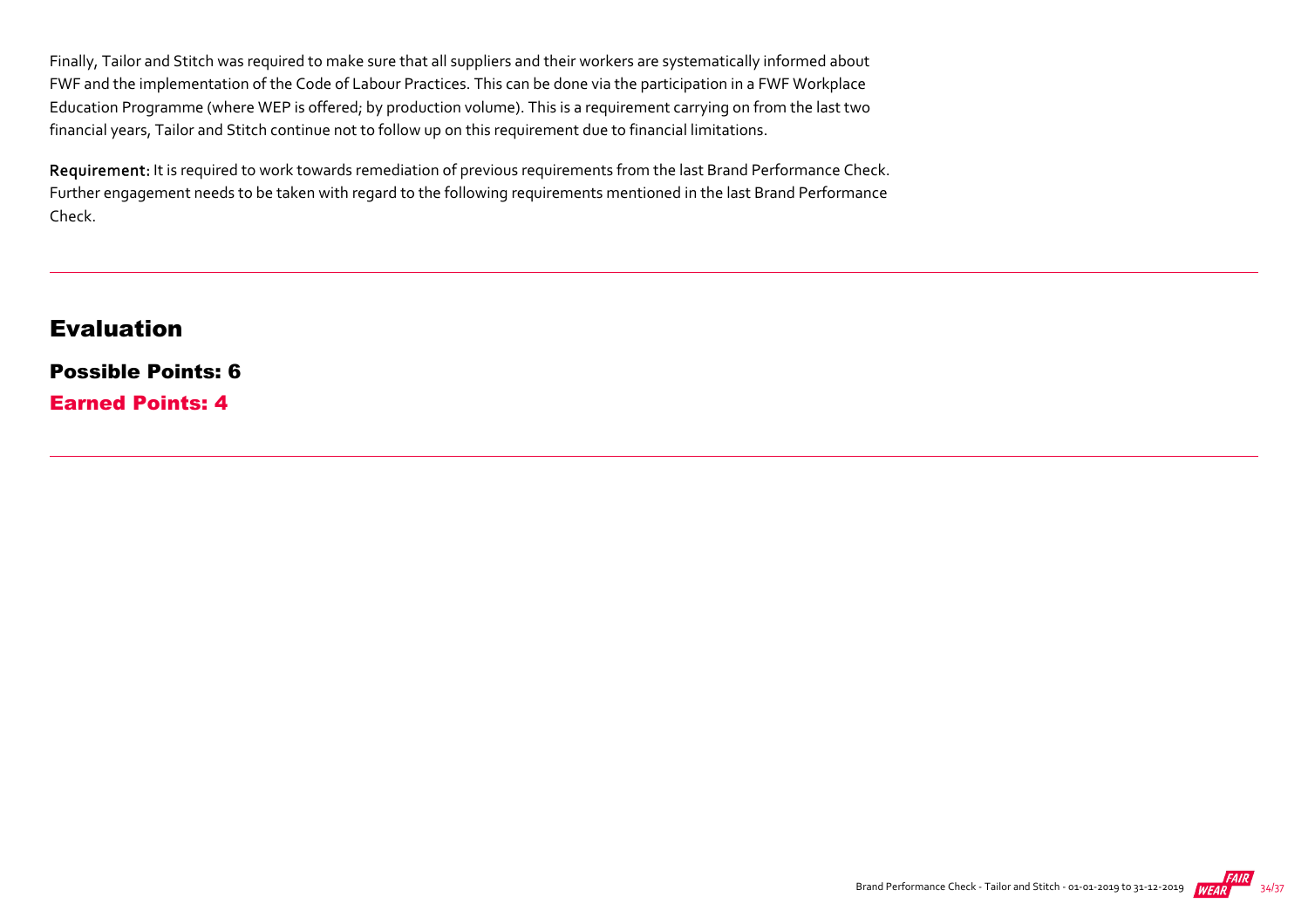## Recommendations to Fair Wear

Tailor and Stitch would like more guidance around the new technical systems enforced by Fair Wear such as Fairforce.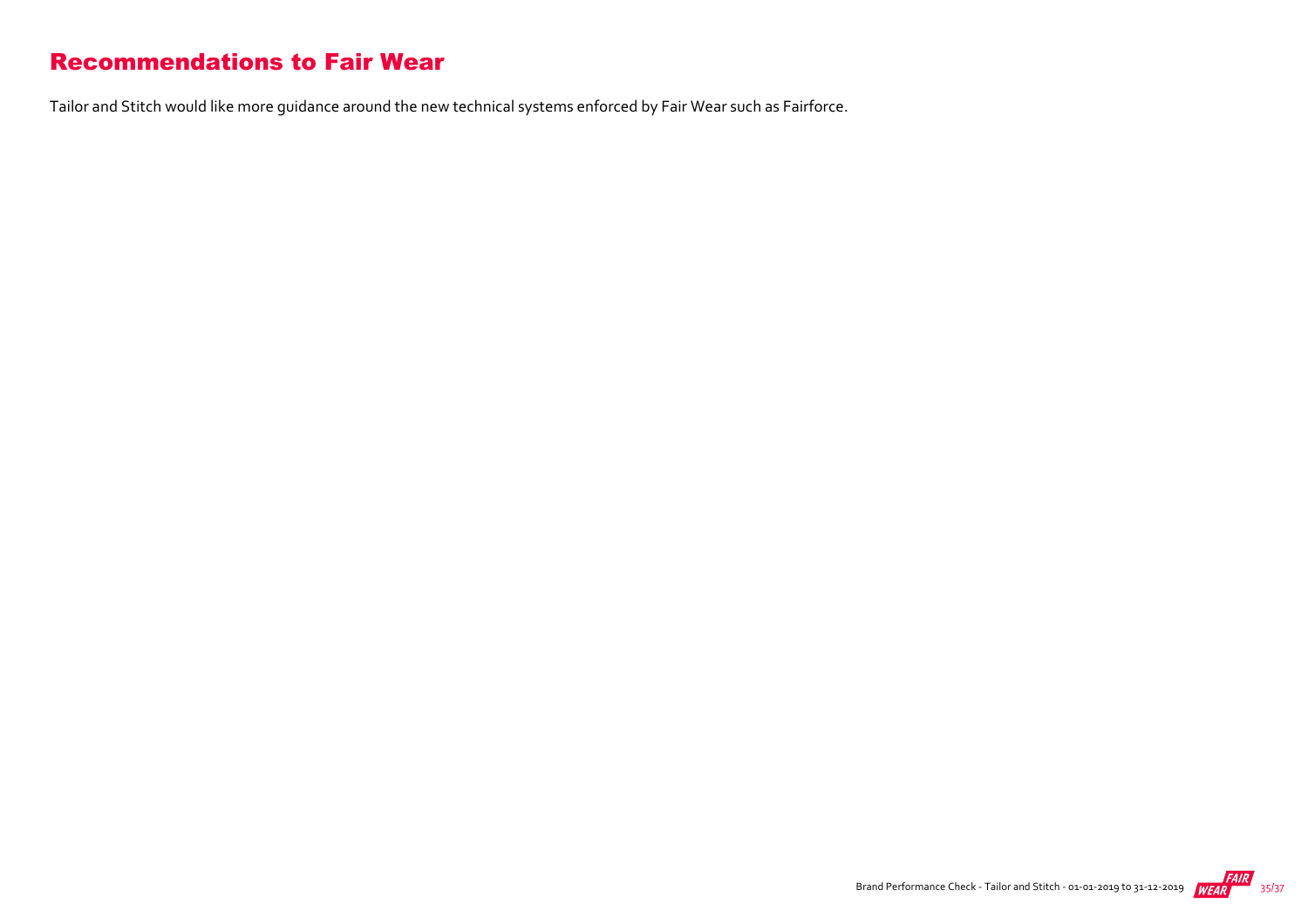# Scoring Overview

| Category                              | <b>Earned</b> | Possible |
|---------------------------------------|---------------|----------|
| <b>Purchasing Practices</b>           | 27            | 52       |
| Monitoring and Remediation            | 19            | 28       |
| <b>Complaints Handling</b>            | 4             | 15       |
| <b>Training and Capacity Building</b> |               | Q        |
| <b>Information Management</b>         |               |          |
| Transparency                          |               | b        |
| Evaluation                            | 4             | $\sigma$ |
| Totals:                               | 69            | 123      |

Benchmarking Score (earned points divided by possible points) 56

| <b>Performance Benchmarking Category</b> |  |
|------------------------------------------|--|
| Good                                     |  |